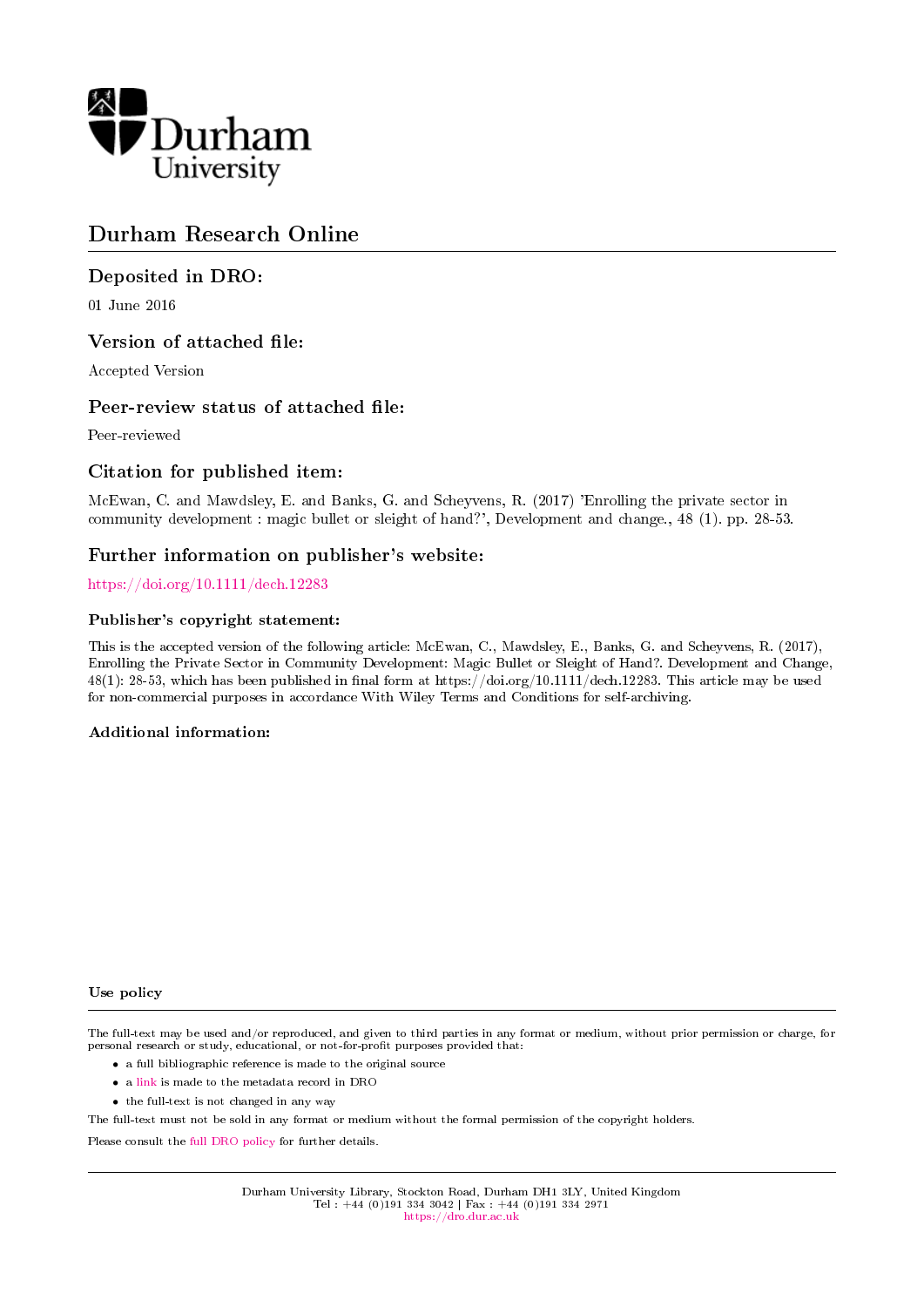# **Enrolling the private sector in community development: Magic bullet or sleight of hand?**

Authors: Cheryl McEwan\*, Emma Mawdsley\*\*, Glenn Banks\*\*\* and Regina Scheyvens\*\*\*

\* Department of Geography, Durham University, Lower Mountjoy, Durham, UK DH3 1LE [\(Cheryl.mcewan@durham.ac.uk\)](mailto:Cheryl.mcewan@durham.ac.uk)

\*\* Department of Geography, Downing Place, University of Cambridge, UK CB2 3EN [\(eem10@cam.ac.uk\)](mailto:eem10@cam.ac.uk)

\*\*\* School of People, Environment and Planning, Massey University, Palmerston North, New Zealand/Aotearoa [\(G.A.Banks@massey.ac.nz;](mailto:G.A.Banks@massey.ac.nz) [R.A.Scheyvens@massey.ac.nz\)](mailto:R.A.Scheyvens@massey.ac.nz)

# **Acknowledgements**

The authors would like to acknowledge Massey University's International Visiting Research Fellow fund (2014) that made this collaboration possible. Thanks to the Royal Society of New Zealand for funding research on CCD in the Pacific (2013- 2016) and to the New Zealand Aid Programme for funding research on sharing the riches of tourism in the Pacific, and comparing corporate and donor approaches to community development in Papua New Guinea (2010-2011). The South African research was funded by EPSRC (EP/K503368/1) and supported by Durham Energy Institute.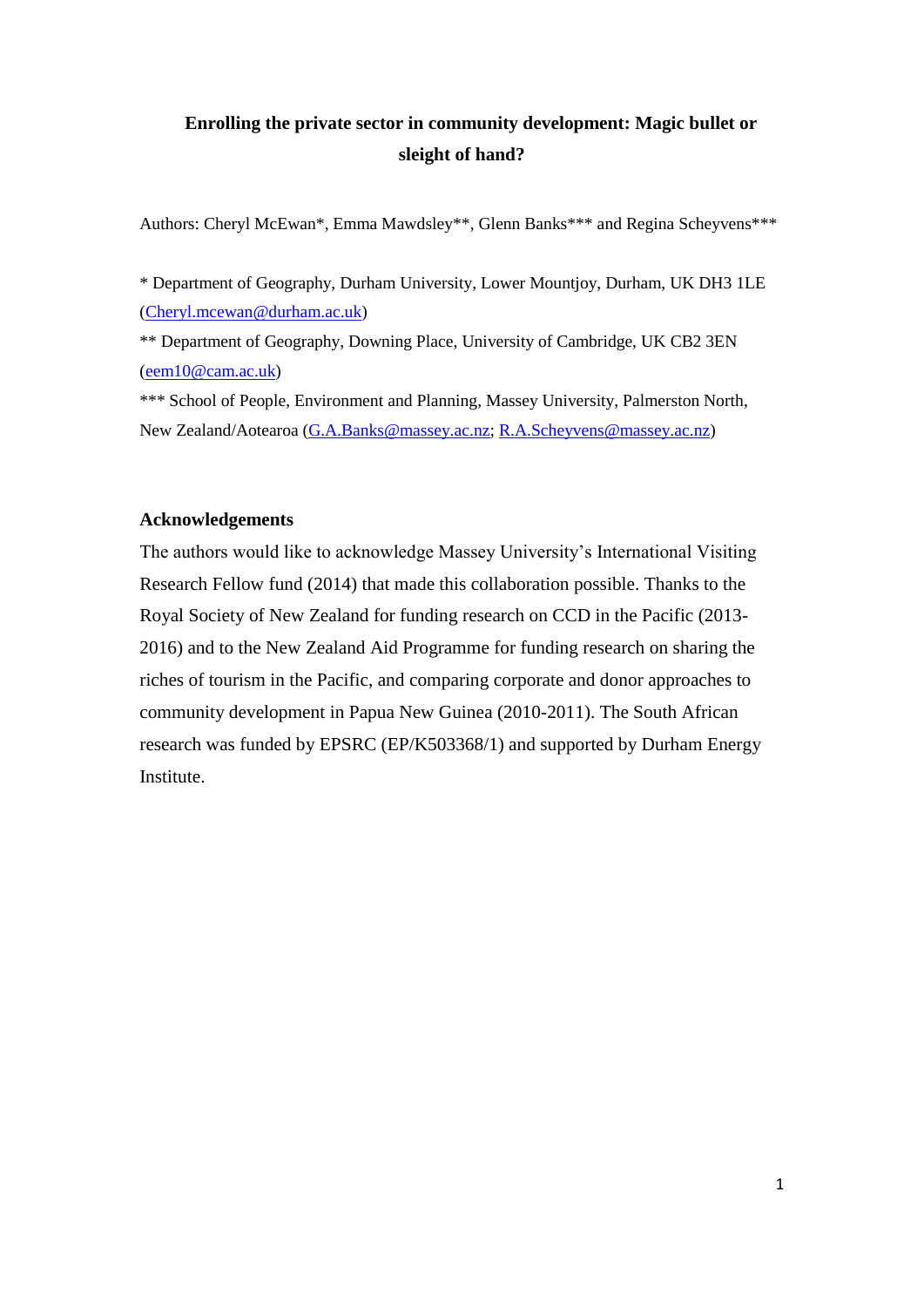# **Enrolling the private sector in community development: Magic bullet or sleight of hand?**

# **ABSTRACT**

The role of the private sector in international development is growing, supported by new and evolving official programmes, financing, partnerships and narratives. This paper examines the place of the private sector in 'community development' in the global South. It situates Corporate Community Development (CCD) conceptually in long-standing debates within critical development studies to consider the distinct roles that corporations are playing and how they are responding to the challenges and contradictions entailed within 'community development'. Drawing on field-based research across three different contexts and sectors for CCD in Fiji, Papua New Guinea and South Africa, the paper suggests that caution is required in assuming that corporations can succeed where governments, NGOs and international development organisations have so often met with complex challenges and intractable difficulties. We argue that four specific problems confront CCD: (a) the problematic ways in which 'communities' are defined, delineated and constructed; (b) the disconnected nature of many CCD initiatives, and lack of alignment and integration with local and national development planning policies and processes; (c) top down governance, and the absence or erosion of participatory processes and empowerment objectives; (d) the tendency towards highly conservative development visions.

## **INTRODUCTION**

The role of the private sector as an 'active partner' in international development is growing, supported by new and evolving official programmes, financing, partnerships and narratives (Kindornay and Reilly King, 2013; Blowfield and Dolan, 2014). This paper examines the place of the private sector – more particularly, global corporations – in 'community development', a specific form of development intervention in the global South. As with many other aspects of private sector-led development, Corporate Community Development (CCD), defined as company activities directed deliberately at supporting community development (Banks *et al.*, forthcoming), is not a new phenomenon. However, it is currently contextualised within a rapidly deepening normative discourse that positions the private sector as an active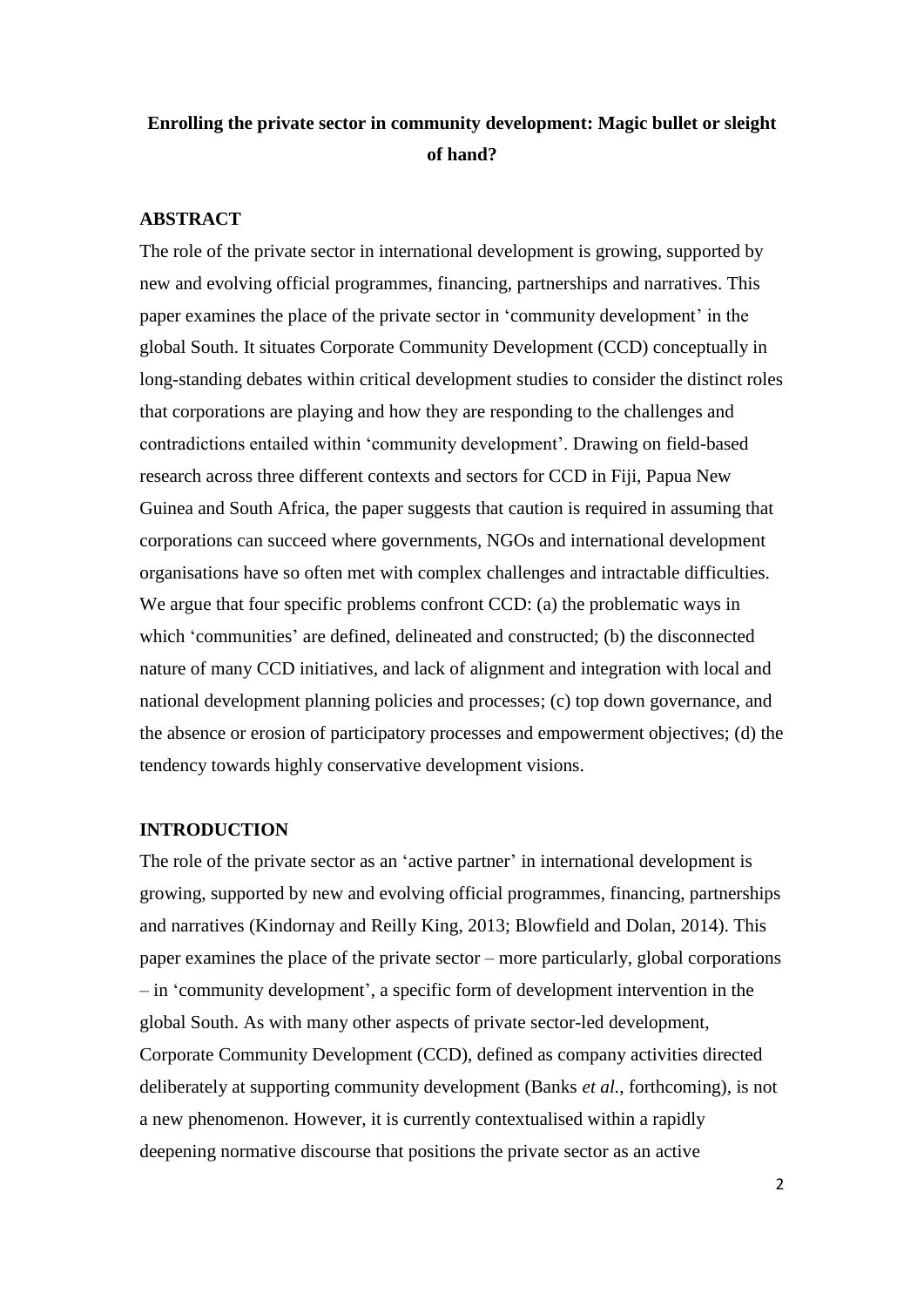development agent. There is a rich existing literature on corporate involvement in community development, located primarily in explorations of Corporate Social Responsibility (CSR), which analyses a range of sectors, rationales, contexts and outcomes of CCD (e.g. Banks *et al.*, 2013; Gardner *et al.,* 2012; Rajak, 2010). Corporations are engaging with community-led development initiatives in a wide variety of contexts and ways, and with different motivations and goals (sometimes within different operational sections and levels of the same company). In some cases, these initiatives are a result of legal obligations written into tenders, contracts and agreements; in other cases they are a result of donor-led partnerships and programmes; elsewhere they reflect a 'voluntary' decision by a firm with motivations arising from a range of contexts and objectives.

This paper makes three contributions. First, we situate CCD conceptually in long-standing debates within critical development studies to consider the distinct roles that corporations are playing and how they are responding to the widely identified challenges and contradictions entailed in 'community development'. Second, our analysis draws on field-based research across three different contexts and sectors for CCD in Fiji, Papua New Guinea and South Africa. This enables us to offer broader resolution observations on the wider phenomenon, which emerge from ground level analysis. Finally, we locate CCD within the currently changing official development regime, in which the private sector is being radically re-centred as the engine of development (Merino and Valor, 2011; Mawdsley, 2014). Drawing on our three examples, we examine to what extent corporations are an appropriate stakeholder to be charged with delivering community development.

While there is no single definition of community development, a review of UN bodies, donors and NGOs reveals that the distinctive feature of this mode of development is some meaningful degree of community agency. For example, the UN defines community development as 'a process where community members come together to take collective action and generate solutions to common problems' (in Frank and Smith, 1999: 10). Other organizations are more radical in treating agency as a means to contest structural inequalities of power, with community development comprising development initiatives and relationships that go beyond the ad hoc transfer of benefits, transform local power relationships and include historically disadvantaged people to achieve bottom-up empowerment and change. It is important,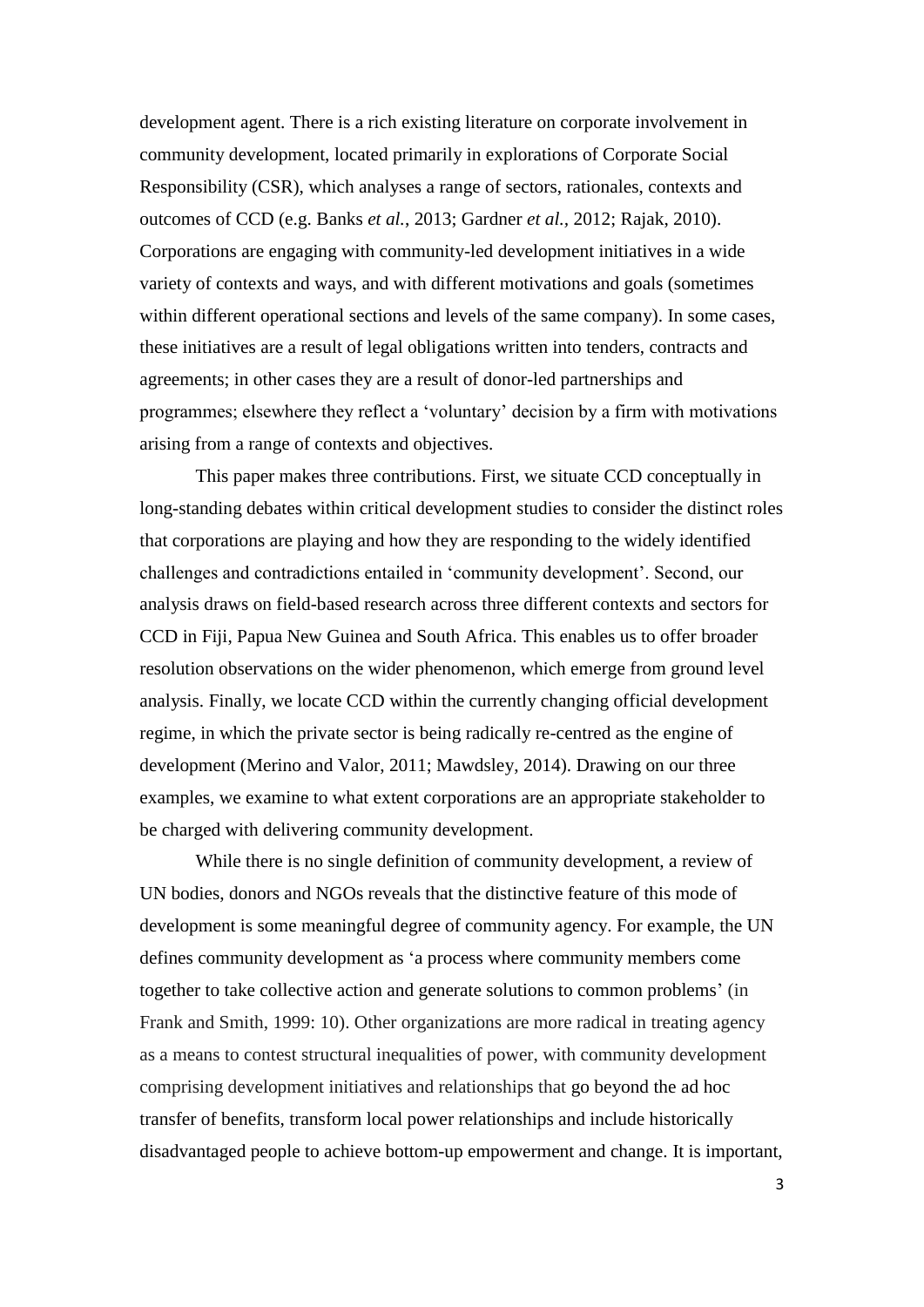therefore, to examine the extent to which private sector corporations align with more radical notions relating to power relations and if the current faith invested by many governments and international organisations (Blowfield and Dolan, 2014) in the ability of multinational corporations to deliver development outcomes through community development is warranted.

Our intention is to initiate this debate by drawing on evidence from three specific and diverse examples of CCD. Our three examples capture the different ways in which private sector organisations are engaging with CCD: at one extreme through the enrolment of private sector businesses into CCD by government policy that determines the nature and extent of their required investments into local communities; at the other extreme through CCD projects that are effectively initiated and controlled entirely by private sector organisations despite or in the absence of government requirements; or through a combination of these modes in which government requires a commitment to CCD for investment to go ahead, but grants autonomy to private sector organisations to determine the nature and extent of their commitment. The first example – a renewable energy procurement programme in South Africa that began in 2011 – is a case in which the private sector is being enrolled in community development by the state. Our discussion draws on research conducted between 2012 and 2014, including six weeks of fieldwork in the Northern and Western Cape provinces, interviews with key informants including government officials, private sector stakeholders and individual off-grid energy consumers, and document analysis of government policies, press releases, and reports on the renewable energy roll-out (see McEwan, in review). The second example – CCD in Papua New Guinean communities affected by large-scale mining operations – is a case in which CCD is driven by the private sector. Our arguments are informed by over 20 years of research and consultancy on communities and large-scale mining in the Pacific, and draw specifically on comparative fieldwork in Papua New Guinea in 2010-11 on corporate and donor approaches to community development involving interviews with corporate staff, government officers and community members around four large-scale mines (see Banks *et al*. 2013). The third example – community engagement by tourist corporations in Fiji – is a case in which legal and policy instruments create the context for CCD, but in which individual corporations determine the nature and extent of their CCD activities. This case is informed by research conducted in 2009-10, including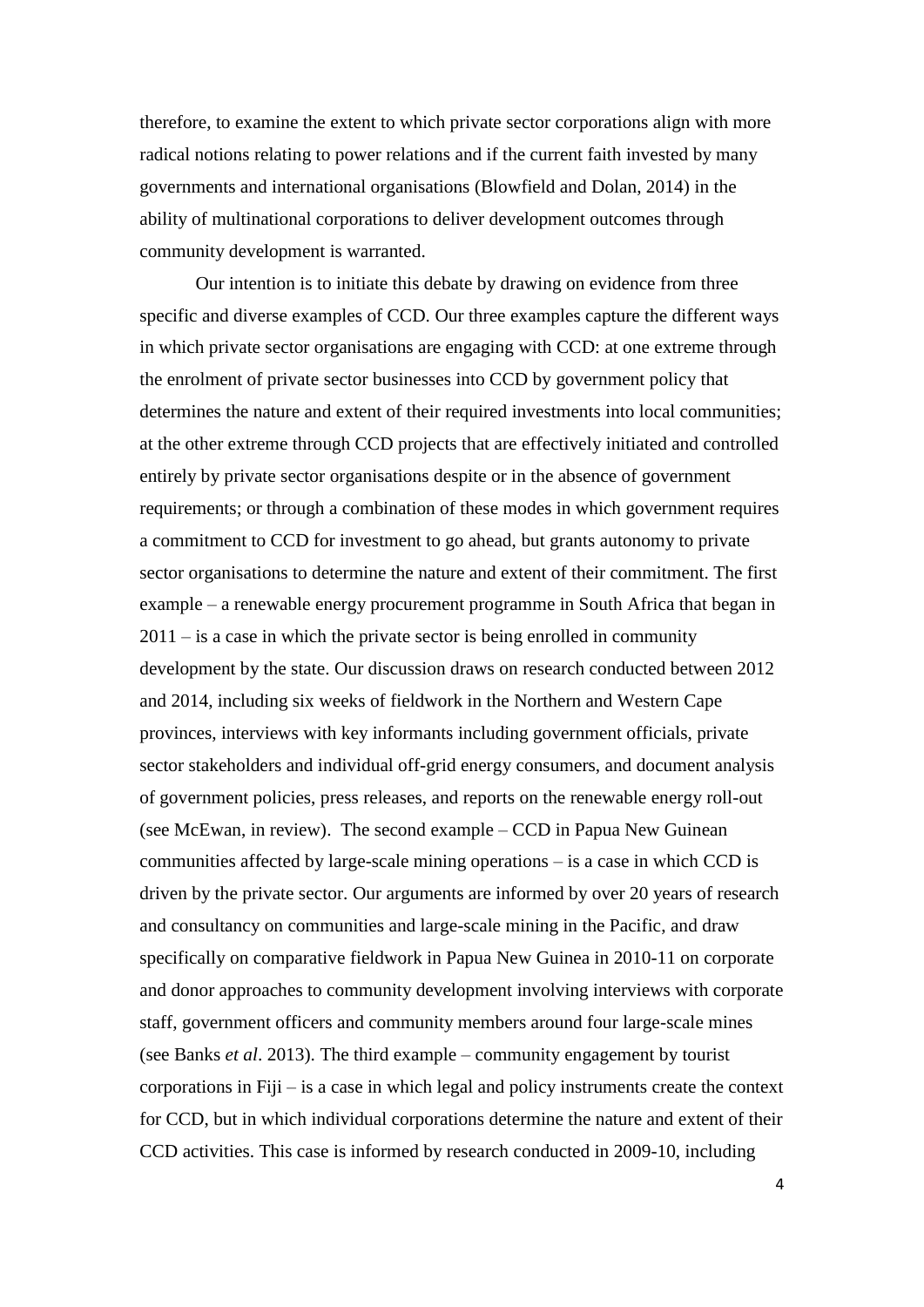interviews with two tour operators and managers of 10 tourism accommodation businesses, members of landowning communities and other stakeholders from the tourism industry, NGOs, and government ministries (see Scheyvens and Russell  $2012$ ).<sup>1</sup> Drawing from these examples, we are interested in whether or not corporations are likely to remedy, replicate or exacerbate some of the problems identified in critiques directed at state, NGO and donor involvement in community development.

Our comparison of these seemingly quite incommensurate examples is held together by three factors. First, our research in each context shares a common methodology based in extensive field research, primarily interviews with diverse stakeholder groups, including corporate actors and community members directly affected by CCD. Second, irrespective of the different levels of state involvement in setting legal parameters for CCD in each case, private sector organisations operating in different economic sectors in the global South face a number of shared pressures. These include: being seen to mitigate against detrimental impacts of the development on local communities, which might include commitments to environmental stewardship and/or sustainable development (Baver and Lynch 2006); appearing to distribute some of the benefits of the development to affected communities through CCD to mitigate against charges of unfair exploitation of natural resources, economic injustice and the creation of privatised spaces of exclusion (e.g. tourist resorts, mine compounds, wind and solar farms); underpinning these pressures is a further pressure to protect corporate image, both to retain shareholder confidence and to protect assets against potential local resistance. Finally, we suggest that while there might be different modes of engagement in each context, agency in the shift towards private sector-led development lies primarily with businesses, who also exercise considerable power and influence in determining the nature and outcomes of CCD in specific localities.

Although our examples are not representative of the entirety of corporate involvement in community development in the global South, they point to some significant trends and raise some similar or related challenges and problems. Four

**.** 

<sup>&</sup>lt;sup>1</sup> Scheyvens and Banks also lead a research project (2013-16) that is examining CCD in Fiji and Papua New Guinea, including intensive examination of two multinational mining companies and two multinational tourism companies and their relationships with nearby communities.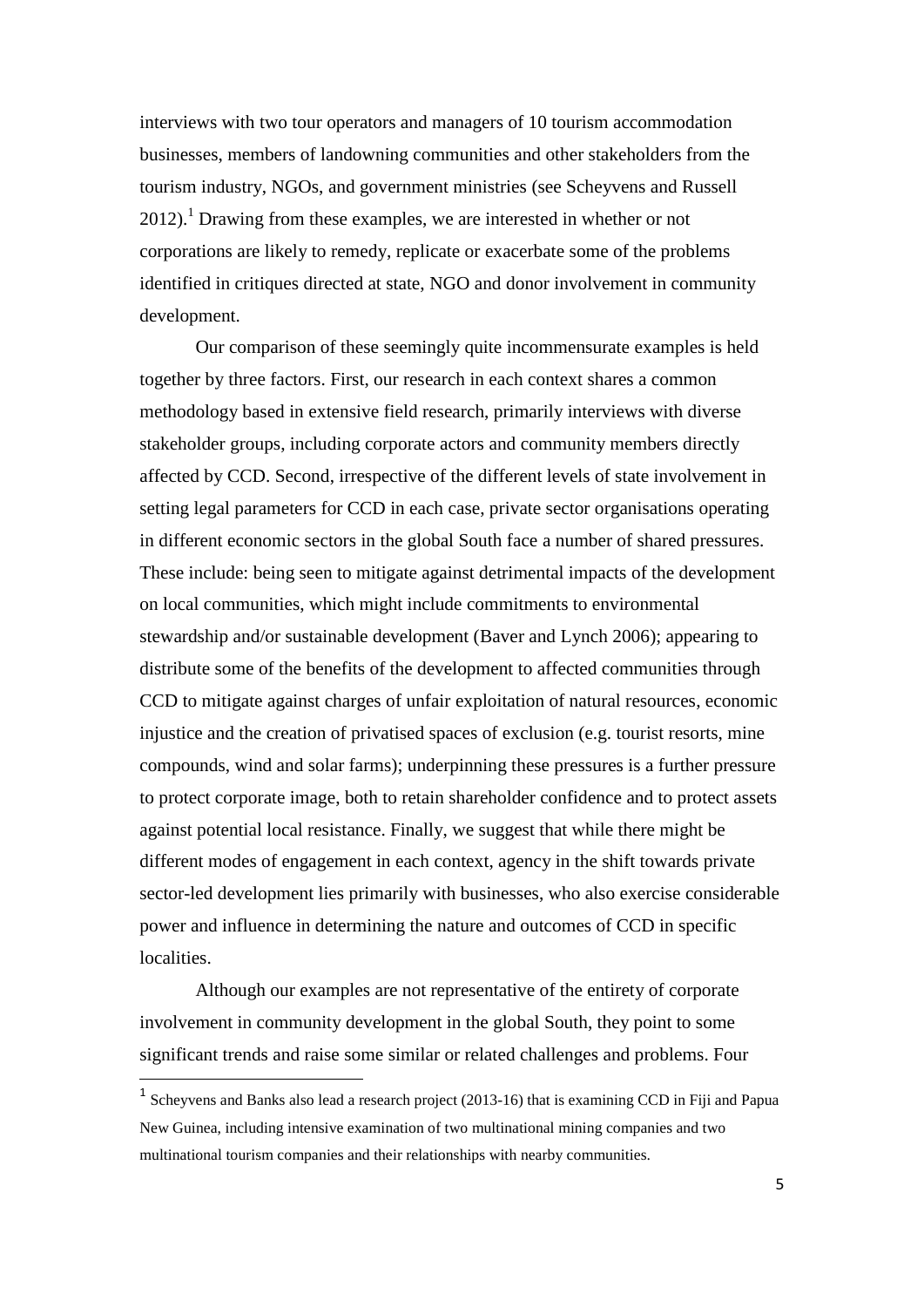overlapping themes emerge from our analysis that suggest, at the very least, caution is required in assuming that corporations can succeed where governments, NGOs and international development organisations have so often met with complex challenges and intractable difficulties. These are: (a) the problematic ways in which 'communities' are defined, delineated and constructed; (b) the disconnected nature of many CCD initiatives, and lack of alignment and integration with local and national development planning policies and processes; (c) top down governance, and the absence or erosion of participatory processes and empowerment objectives; (d) the tendency towards highly conservative development visions in private sector activities. While we certainly identify examples of better practice (see below), overall we find little evidence that CCD reflects a radical commitment to more transformational understandings of community development. We develop these arguments subsequently, following a brief discussion of how the private sector is currently being (re-)positioned and/or (re-)positioning itself within international development.

# **THE PRIVATE SECTOR AS A DEVELOPMENT AGENT**

The private sector has always been an object, partner and agent of international development in both its 'intentional' (Development) and 'immanent' (development) forms (Cowen and Shenton, 1996). Beyond the shared goal of profit seeking, the private sector is, of course, highly diverse. It includes formal and informal organisations, ranges from financial services and the commerce of goods and services to mining and agriculture, and ranges in scale from one-person enterprises to vast transnational conglomerates. Moreover, these different private sector scales, networks, forms and functions are embedded in and across specific economies, polities and cultures, which shape their roles and relationships. However, a distinct private sector-led model of development has emerged in recent years. Corporations have played a role in pressing hard for this shift, not least because it allows them to impose business values as non-negotiable (e.g. the right to make a profit; the right to own and exploit land and resources) and to address only what business is prepared to accept as negotiable, as well as enabling them to regulate 'social' standards and to gain ground vis-à-vis the state and civil society (Blowfield 2005; Jenkins 2005; O'Laughlin 2008). However, a more recent factor in this shift has been the increasingly explicit turn of many of the so-called 'traditional' donors (multilateral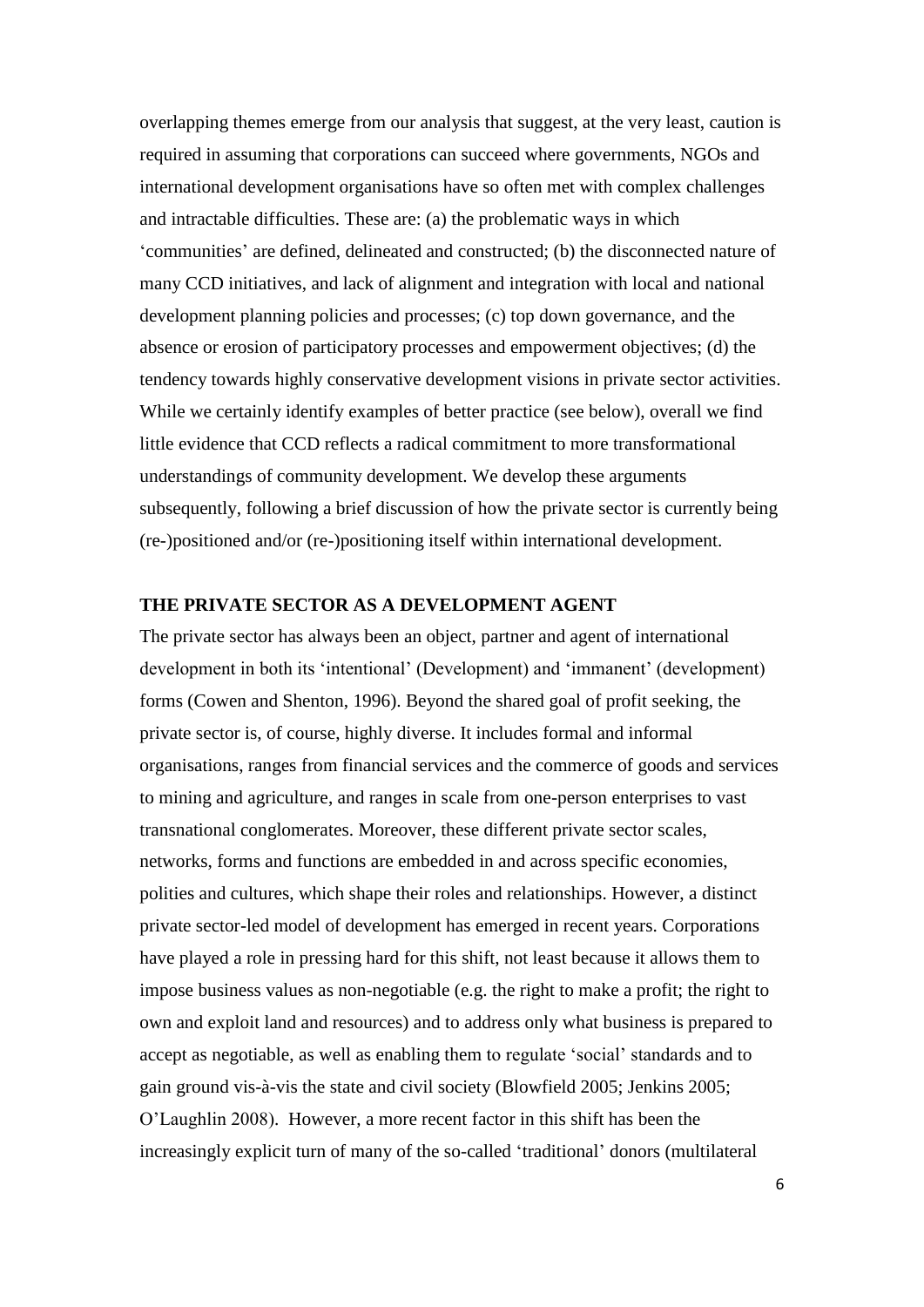and bilateral, state and non-state), towards the private sector as the engine of development. While donors have always had a variety of (sometimes very close) relations with private sector agendas and actors, in the last decade or so these have become much more strongly institutionalised and narratively centred within mainstream development.

Donors and development partners have historically engaged with the private sector in/for development. However, as a Eurodad (2013) report suggests, we are currently witnessing a much stronger and changing narrative around the role of the private sector for economic growth/development; this is translating into publiclybacked lending to 'leverage' private sector resources, new and expanding financing for private sector partnerships, new programmes and priorities, and new institutional structures, personnel and mandates within development agencies. The UNDP (2012:10), for example, advances a number of reasons why it should work more closely with the private sector, including viewing it as 'the main driver of economic growth', an innovator of 'new technologies' and a driver of 'social investment and philanthropic resources toward development'. While it is keen to address institutional and capacity issues to improve its role regarding engagement (*ibid.*: 7-8), it ignores the possibility that the private sector's developmental role might be limited by or in tension with its profit-focused raison d'être. Other donors are focused similarly on creating an enabling environment for drawing the private sector into development roles, seemingly without critical reflection on whether and how the interests of different groups might align or depart (Mawdsley 2015).

A substantial critical commentary is emerging from academics and NGOs on the lack of a conceptual connection between 'growth' and 'development' evident in the current wave of programmes and policies supporting (mostly donor) private sector firms to invest in 'developing' countries. The vast majority, if not all, of these critical commentators recognise the value and role of a well-functioning private sector in providing jobs, growth, and a healthy society as well as economy. However, evidence is mounting that the enthusiastic turn to 'private sector-led development' is riddled with unresolved contradictions and blind spots (Kindornay and Reilly-King, 2013; Tomlinson 2012). Despite this, the private sector is being placed at the heart of a reemerging insistence on economic growth as the central engine of development (Davis 2012: 427-8). A number of development agencies are looking increasingly at Public-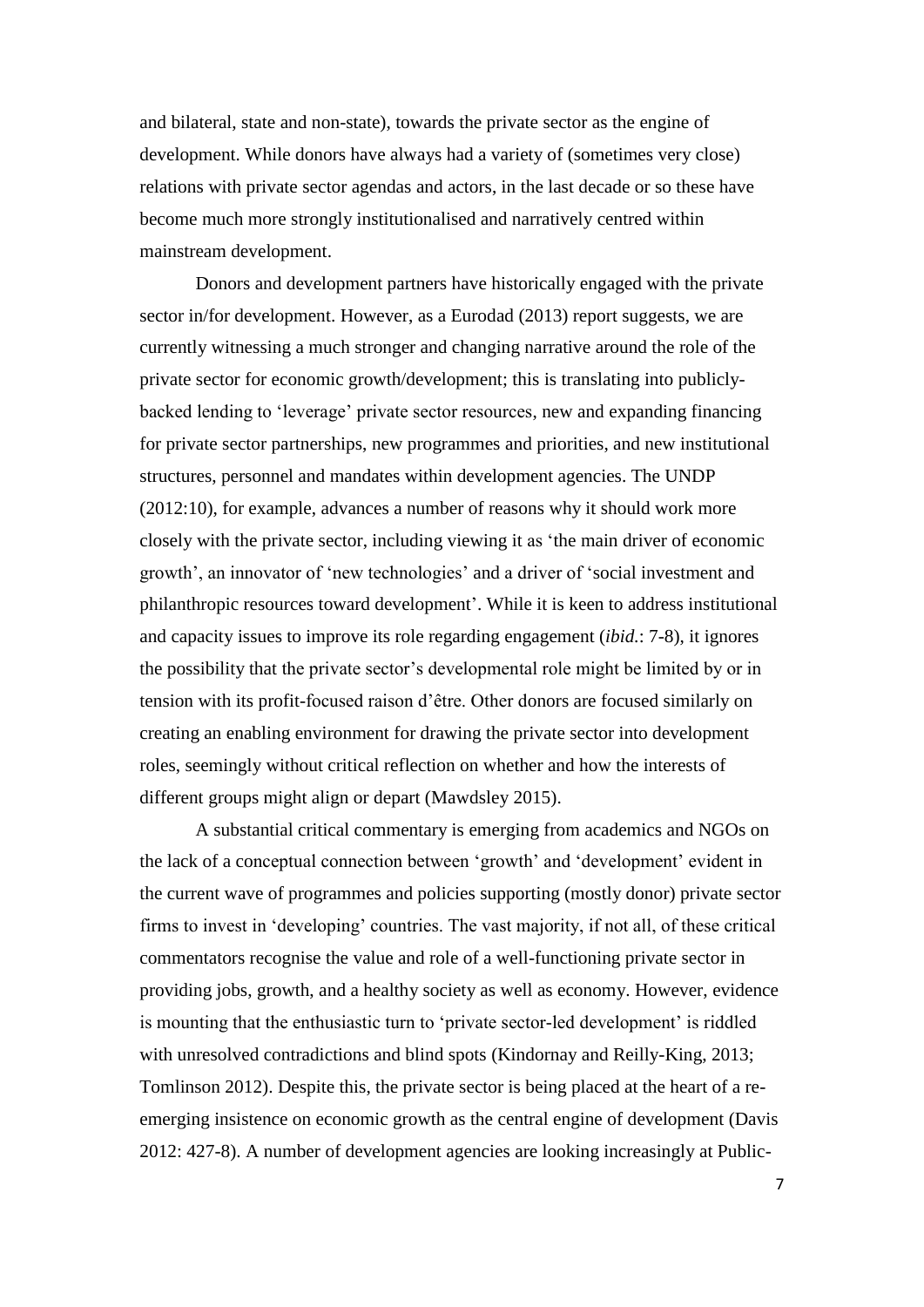Private Partnerships (PPPs) as means of providing financial and technical support to stimulate economic activity and investment (Pedersen and Huniche, 2006). Within the current more enabling environment, global corporations are also beginning to see (or seeking to represent) themselves as agents of development, at least in the countries and communities in which they operate. Some of the leading mining companies, for example, have a stated focus on poverty reduction and human development at the level of policy, report against headline development indicators, such as the Millennium Development Goals, and allocate a proportion of pre-tax profit to community programmes (Kemp, 2009).

Di Bella *et al.* (2013) offer a valuable framework for elucidating the different ways in which this variegated private sector is currently being positioned within international development. They suggest a three-fold typology. First, the *private sector in development* refers to the roles of and activities carried out by corporations as part of their regular core business operations that affect development outcomes and economic growth. This can have both positive impacts such as job creation, provision of goods and services, and taxation, and negative impacts such as environmental degradation and poor labour practices. Second, *private sector development* refers to activities carried out by governments and development organizations geared toward creating an enabling environment for business to flourish. This includes activities by development cooperation actors aimed at increasing private sector investment in developing countries. Third, *private sector engagements for development* go beyond the traditional impacts of the private sector *in* development to include firms' active pursuit of positive development outcomes (di Bella et al., 2013: 2). Blowfield and Dolan (2014: 23-26) frame this slightly differently, but also contrast the private sector as a development *tool* (contributing to 'immanent development' simply by operating in developing countries), with the private sector as a development *agent* (purposefully acting to bring benefits through 'intentional development'). None of these categories are mutually exclusive; in different ways, various facets and drivers of CSR, for example, could fit into any category.

This paper is concerned with the last of these categories: that is, corporations specifically being contracted or choosing to conduct community development. Firms may engage with community development independently, or in formal partnerships with domestic states and/or NGOs and donor agencies. The latter may be on a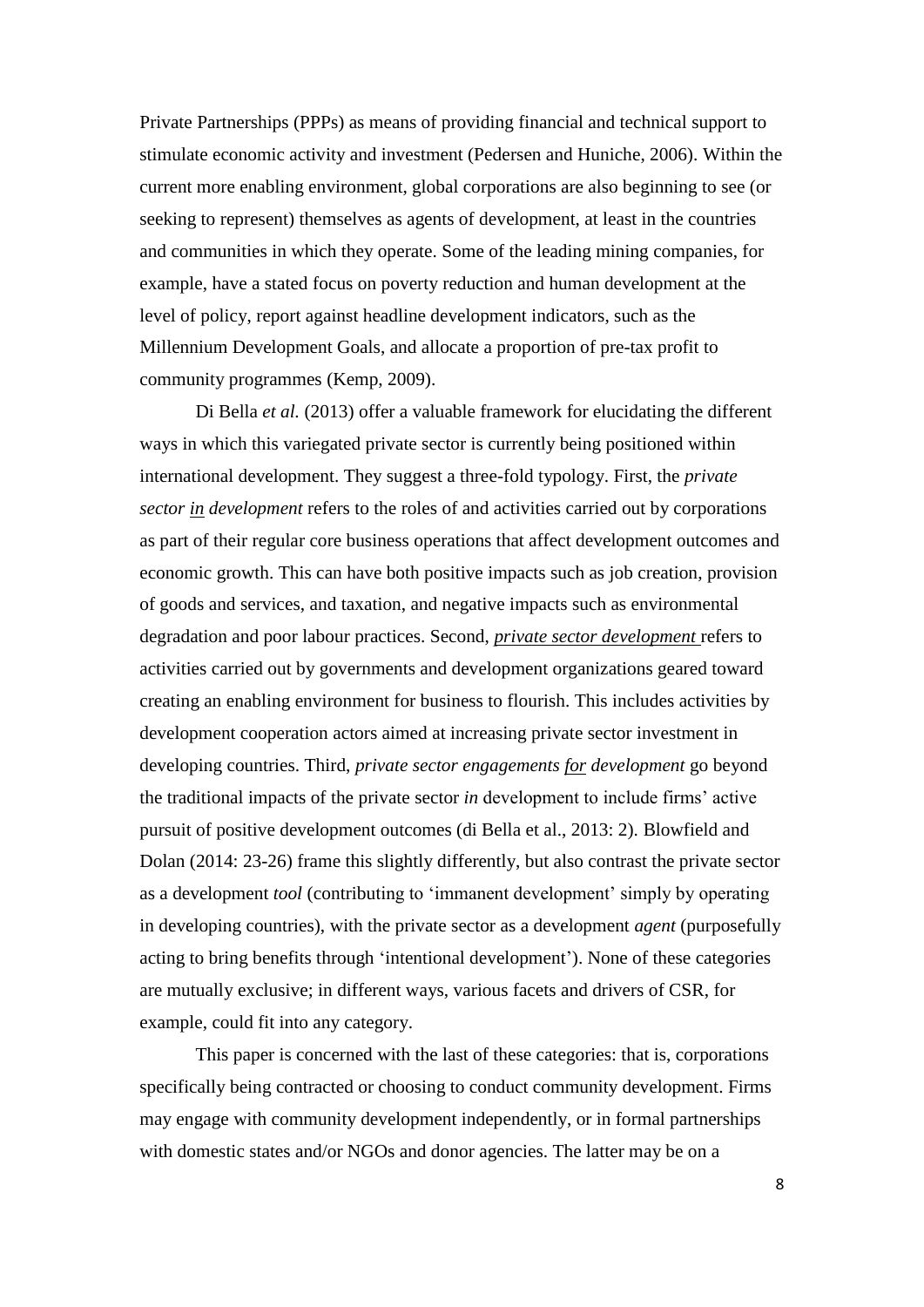voluntary basis (initiated by the firm itself for its own reasons, as with much of the CCD originating from mining corporations in Papua New Guinea), or driven by an official regulatory requirement for some form of community development action as part of the private sector's functioning (as in the case of South Africa's renewable energy procurement programme and, to some extent, tourism businesses in Fiji). As many national development agencies are re-tuned to bring in more private sector partners there are indications that corporations are being increasingly asked to work with 'communities' to promote various forms of economic and social development, although 'community development' itself appears to be rarely invoked directly (e.g. DFID, 2014). Today, as in the past, we see a concentration of private sector-led community development in particular sectors and often in geographically marginal areas, in some cases where the state's presence and capacity is limited. Mining and the resource/extractive industries more broadly are one such sector, and tourism in particular contexts and places is another. As discussed in more detail below, this has a bearing on the specific rationales and challenges of private sector-led community development.

# **COMMUNITY DEVELOPMENT AND THE PRIVATE SECTOR**

The notion of working with, for and through local communities in the global South is as old, varied and contested as intentional development itself, and the concept of 'community development' has been claimed by both reactionary and radical causes and visions. On the one hand, community development dates back to colonial programmes in Africa that began around the 1920s (Smyth, 2004; Page, 2014). These were often explicit attempts to offset the social discontent caused by the dislocations of colonial economic development (Cowen and Shenton, 1996). As discussed below, this reactionary or ameliorating goal is still a major incentive for many companies seeking to dampen or deflect local anger at damaging social, economic and environmental impacts, notably by extractive industries (Banks *et al.*, 2013; Gilberthorpe and Banks, 2012). On the other hand, radical theorists and activists have also long engaged with the idea of community development, although from very different standpoints and with different aspirations (Ledwith, 2011). Freire's critical pedagogy (1970), for example, offers a more challenging vision of the means and goals of community development. Here the aim is to educate, politicise and empower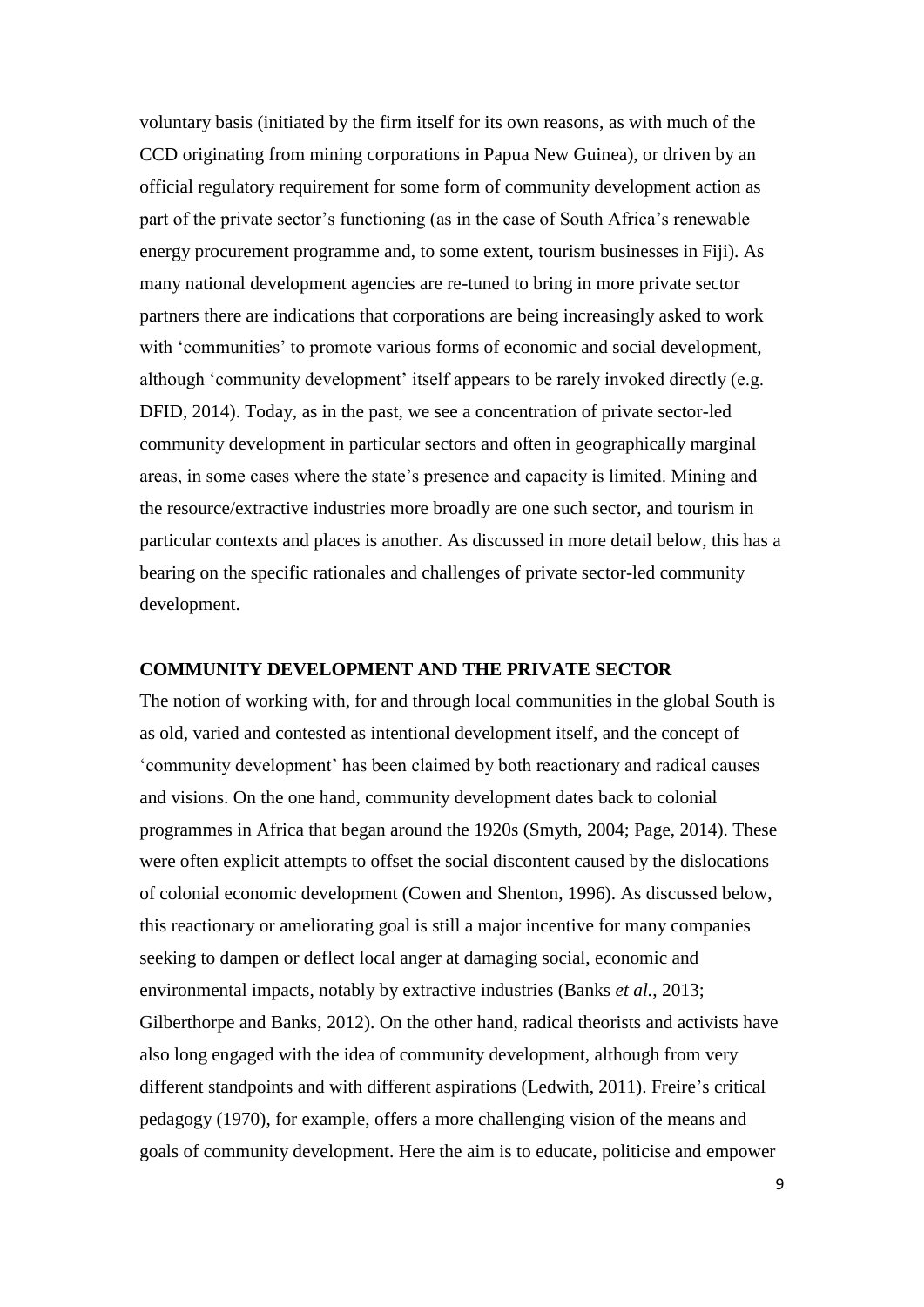communities to better enable them, through collective action, to articulate, demand and achieve their own development visions and goals. While this might sometimes work within national visions and policies for political, social and economic improvement, awareness-raising and politicisation might also challenge powerful actors, elites and/or dominant development visions.

The idea of working with and for communities flourished in development debates in the 1970s as reformists inside the development establishment pressed for development with a more human face. Ideas concerning bottom-up, empowering development encouraged planners to re-focus attention on the poor and disenfranchised, and to find ways of working to facilitate active participation of communities in development processes (Desai, 2008; Schumacher, 1973). In the 1980s and 1990s, community-led development appealed both to progressives, who wanted to empower and harness the agency of the poor and marginalised (Chambers, 1983), and also to more reactionary forces, who saw in it a means of reducing state obligations by creating a more 'active', 'self-reliant' or 'responsible' citizenry (Hickey and Mohan, 2000). One way of viewing this divide is between those who see community development primarily as a *process* (of empowerment) and those who see it as an instrumental *tool* (to achieve outcomes, such as improved maternal health, greater market access, and so forth). As noted previously, there are a variety of current definitions and usages within the international development community, but most cohere with the UN's broad framing of community development as, 'a process where community members come together to take collective action and generate solutions to common problems'.<sup>2</sup> Others go beyond this to more explicitly relate it to transformational change, seeing in community development the contestation of historic and structural marginalisation.

The concept and practices of community development have been subject to considerable critical analysis. The term 'community' is inevitably a construct and open to considerable malleability in interpretation. Critical scholars of development have provided rich accounts of the ways in which the development industry has struggled with (and sometimes abused) the concept of 'community', for example,

 $\frac{1}{2}$ 

[http://unterm.un.org/DGAACS/unterm.nsf/8fa942046ff7601c85256983007ca4d8/526c2eaba978f00785](http://unterm.un.org/DGAACS/unterm.nsf/8fa942046ff7601c85256983007ca4d8/526c2eaba978f007852569fd00036819?OpenDocument) [2569fd00036819?OpenDocument.](http://unterm.un.org/DGAACS/unterm.nsf/8fa942046ff7601c85256983007ca4d8/526c2eaba978f007852569fd00036819?OpenDocument) Retrieved 3 January 2015.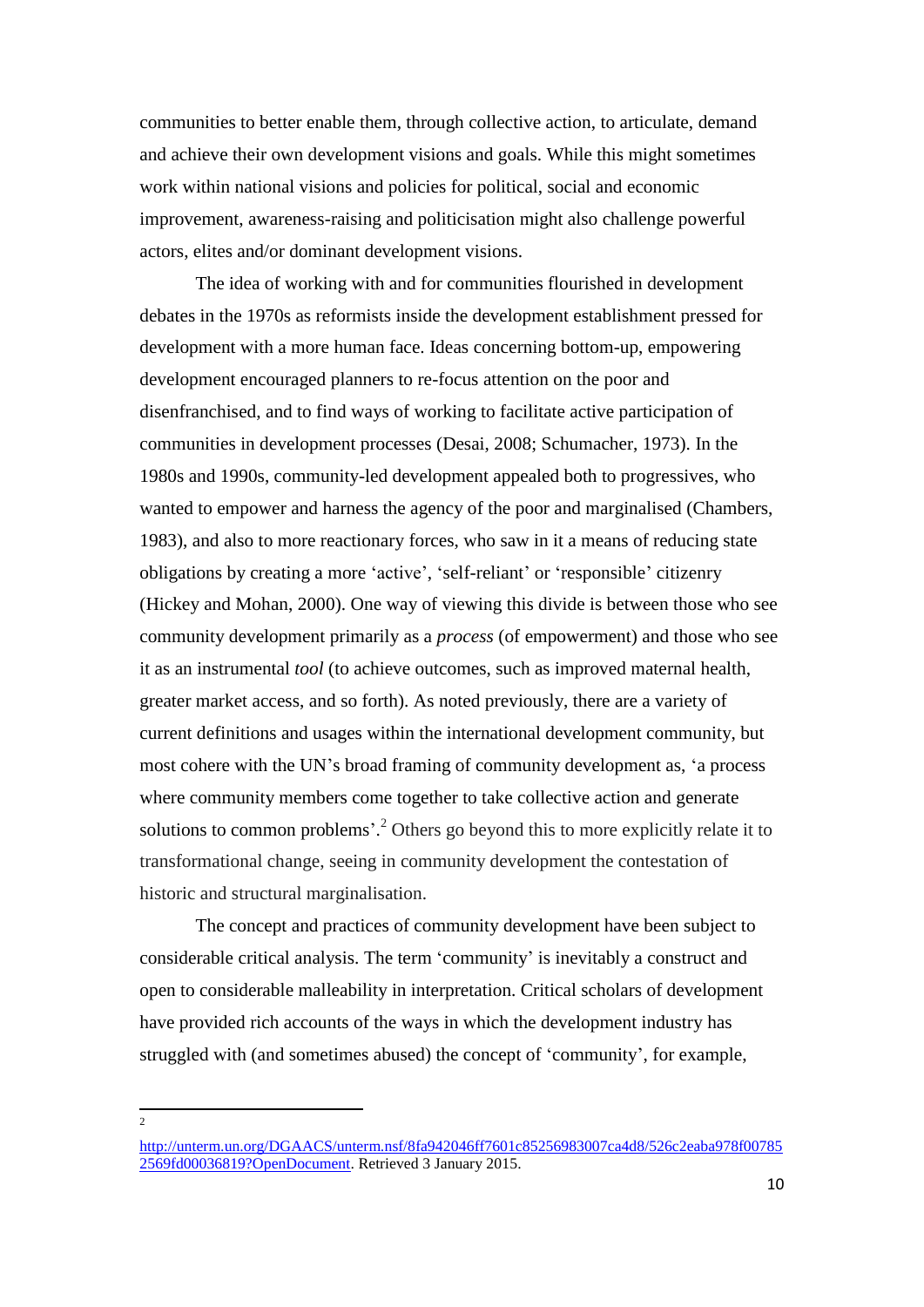deploying the term euphemistically to suggest simple, largely homogenous groupings (Gujit and Kaul Shah, 1998). Often related to a weak conceptual framing of 'community' is an ambitious set of expectations of how change can be effected (Mansuri and Rao 2004). A review of critical development literature reveals three related sets of problems associated with community development programmes run by the state and/or various forms of civil society organisations (often NGOs in formal projects). The first centres on the inherent difficulties of drawing geographical or social boundaries around a 'community', and thus circumscribing the agents and/or beneficiaries of a particular project or intervention (e.g. Adams and Infield, 2003). The second is the difficulty of ensuring that within these boundaries, the complex and differentiated needs and views of different community members (for example, women, the elderly, the landless and so forth) are represented and voiced, while also ensuring that dominant groups do not capture the agenda and/or benefits (Chambers, 1983). The third problem concerns the way in which community development relates (or not) to a broader agenda of systemic change. Where it is simply used to distract, depoliticise or erode state commitments to more progressive structural changes, then whatever the local achievements of 'community development', it does not contribute to longer-term, sustainable or just change (Ferguson 1994).

To date, evaluations of community development have tended to focus on 'traditional' development actors who have for the most part funded, led and/or sought to facilitate these projects. They include national and local government agencies, international donors, and various local and transnational NGOs. However, as the private sector is increasingly validated and sought as an active development partner, it appears that corporations are being asked to play a larger role in different forms and expressions of community development. As the preceding discussion makes clear, this is not an entirely new phenomenon, but it looks likely to grow (see, for example, the recently published Swiss Development Agency (2011) guidelines for 'Community-Based Public Private Partnerships').

Kapelus (2002) suggests that corporations deal with community development for different reasons, and with different tools, and different goals. Based on a close study of Rio Tinto's CSR programmes, he argues that many corporations seek to offset proximate and more distant criticisms and resistance from a range of actors/stakeholders through recourse to community development programmes.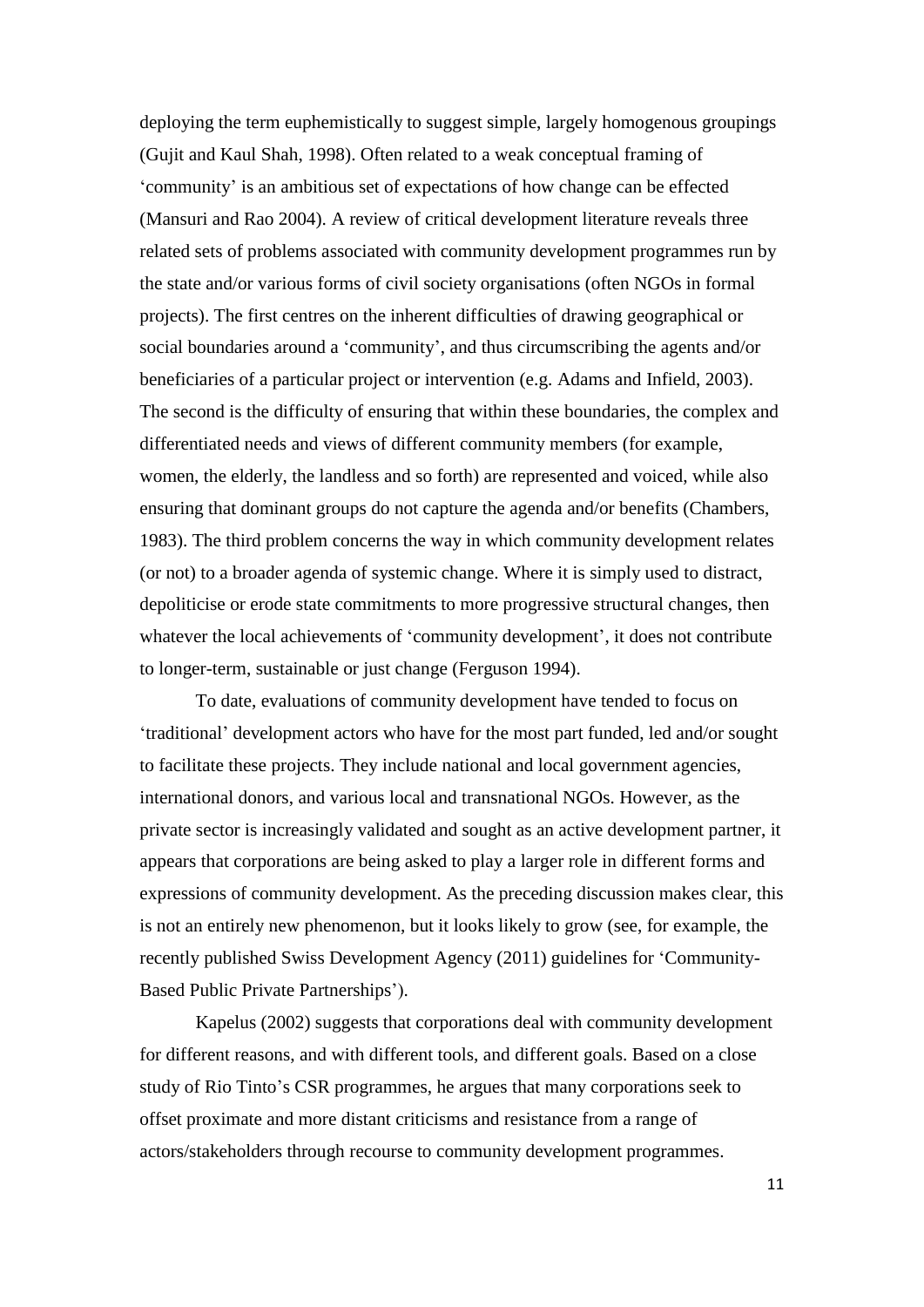Muthuri *et al.* (2012) make similar points about the need to enhance corporate reputations, and to increase goodwill and legitimacy within local communities (securing a 'social licence to operate'), by providing a range of initiatives in health care, education, economic welfare, infrastructure development, communication and environmental protection. Such interventions are increasingly sophisticated operations (Kapelus, 2002), and they certainly go beyond traditional philanthropy to incorporate more engaged activities in the political, social and economic life of the community (Muthuri *et al.*, 2012). However, as Harvey (2013) suggests, there are limits to the sophisticated initiatives referred to above and corporations may need to look internally first so as to promote trust and cultural awareness. Keeping in mind that corporate managers typically have business and/or technical backgrounds, different management styles will undoubtedly influence attitudes to and relations with those living in adjacent communities. There are also tensions between the realities of working in/with local communities and corporate headquarter statements on the synergies between profit making, daily operations, and community development (Welker, 2014). In the case of Rio Tinto, Kapelus (2002) notes that the assumption of a harmony of interests between its business strategy and moral obligations leaves a number of unresolved conflicts, such as that between maximising shareholder value and the social, environmental and labour interests of local communities. Other critics (e.g. Asia-Pacific Human Rights Network, 2001) argue that Rio Tinto's use of its community development initiatives for 'public diplomacy' is a facade that obscures its poor record on labour terms and conditions in developing countries.

This points to broader critiques of CCD as a form of intentional development that is required to mitigate the negative consequences of immanent development, a Polanyian 'double movement' in which the commodification of resources and environments produces a counter movement to deal with its own egregious effects. Significantly, the first movement (the commodification of resources/environments) becomes the driver of the second, determining the nature of the governance of consequences (Bebbington and Bury, 2013). Thus, as numerous critics (e.g. Banks *et al.*, 2013; Bebbington *et al.*, 2008) have argued, community development responses are conservative forms of social technology and paternalistic forms of trusteeship that remain wilfully detached from political processes within communities. They are part of what Ferguson (1994) refers to as the anti-politics machine at work within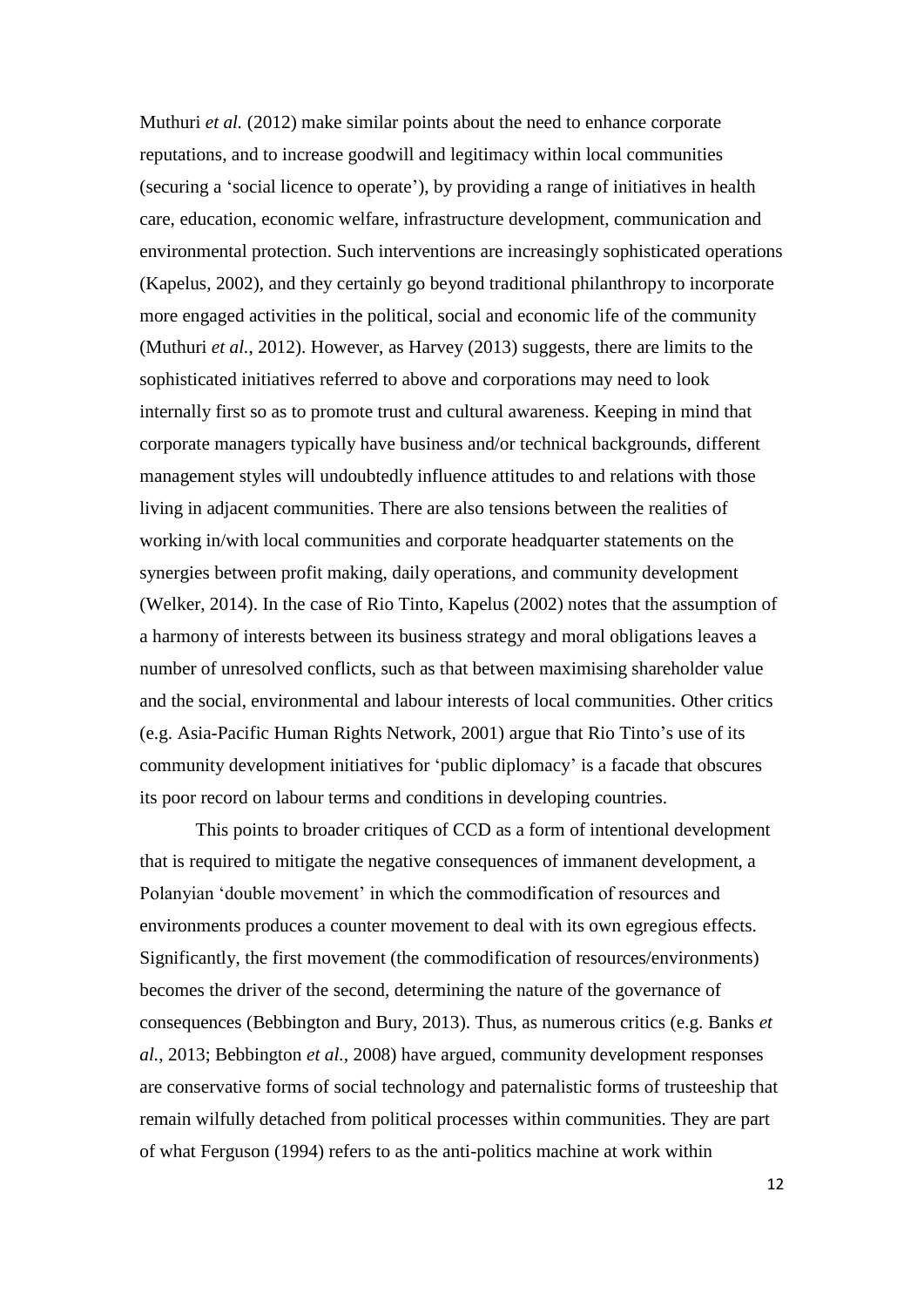development. Essentially corporate programmes for community development reshape local meanings of development by creating an emphasis on specific forms and types of socially uneven development (Bebbington, 2010).

Existing studies provide essential insights into private sector-led community development, but most tend to be concerned with one particular site, firm or sector. In contrast, this paper draws together primary research data and secondary literature analysis from across a range of contexts. As discussed, critiques of traditional forms of community development have highlighted problems with defining 'community', maintaining inclusiveness and equity within community development, and disconnection of community-based initiatives from systemic change. In what follows, we argue that applying a critical development studies perspective to an analysis of different private sector initiatives reveals that corporations are not immune from similar challenges. Specifically, these are: problematic constructions of the 'community'; isolation from wider development planning structures and processes; weak community participation and lack of commitment to transforming power relations; and tendency towards highly conservative development visions.

# **CHALLENGES OF PRIVATE SECTOR ENGAGEMENT IN COMMUNITY DEVELOPMENT**

## **Constructing the 'community'**

Critical development scholars have long pointed out that development actors struggle to define 'communities', given the inherent complexities of geographical and social boundaries, multiple memberships and interests, movement and migration, and so forth. Weaknesses in identifying and delimiting community can be observed in all of our cases. One of the clearest examples comes from South Africa's government-led Renewable Energy Independent Power Producer Procurement Programme (REIPPPP). Socio-economic and enterprise development are common requirements for South Africa's business environment along the principles of CSR and investment as defined by Broad-based Black Economic Empowerment legislation (Hamann, 2006). However, the REIPPPP is 'unique for its economic development requirements' (Baker and Wlokas, 2014: 27), with the level of community development required (a minimum of 30 percent of the bid value) setting it apart from previous public-private partnership arrangements. Its requirement that local communities be incorporated into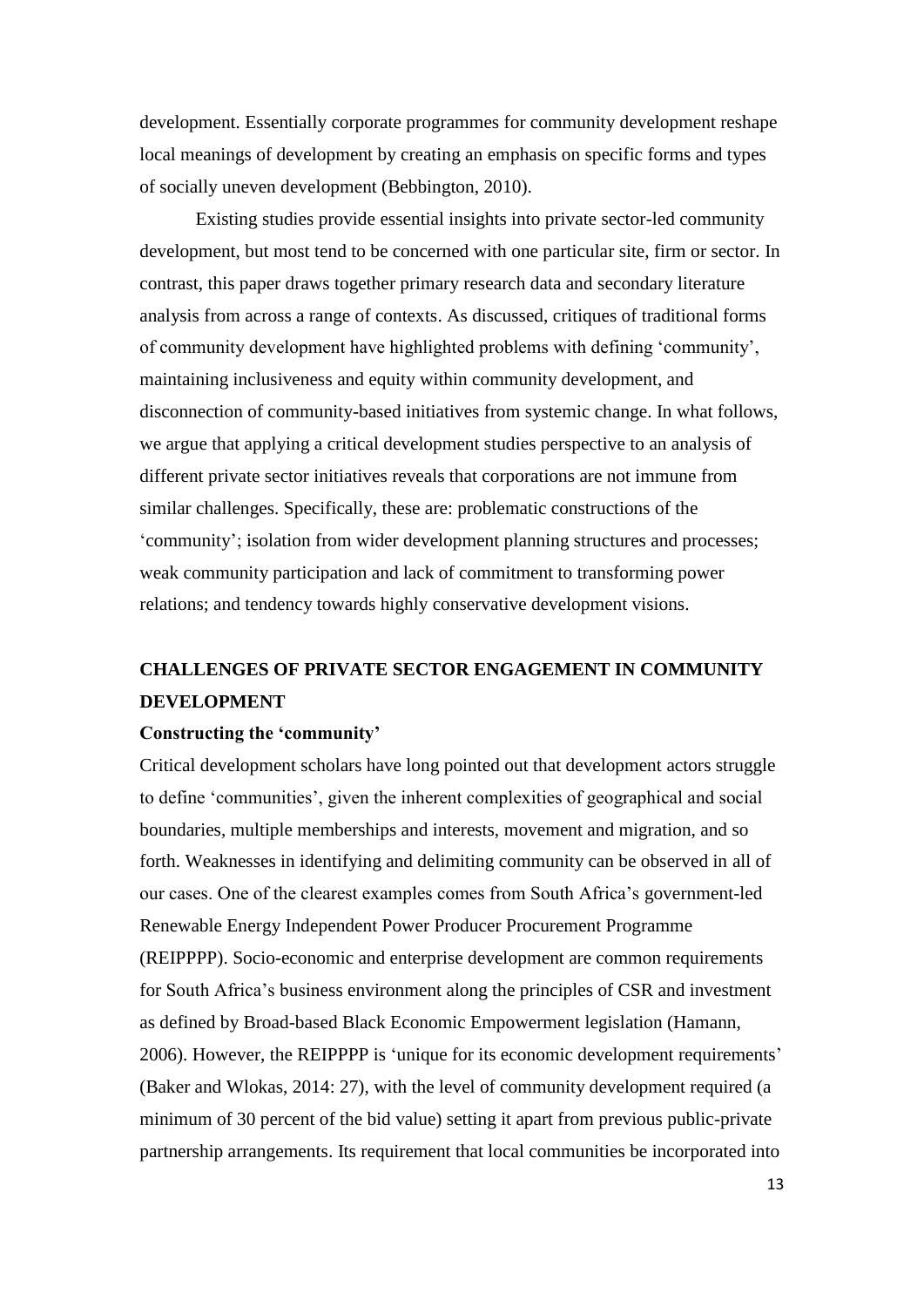the shareholding is novel, creating an additional and potentially community-managed source of revenue for local development. State contracts with Independent Power Producers (IPPs) – largely overseas investors in and developers of wind and solar energy – require them to assess socio-economic needs of local communities and state their commitments to providing financial resources for health, education and other objectives for the lifetime of the project. These contracts define the beneficiary 'community' as any community within a 50km radius of the power project.

As critics have pointed out, this definition presents a number of problems (Baker and Wlokas, 2014; Tait *et al.*, 2013; Wlokas *et al.*, 2012). First, what constitutes a community is not defined, but is treated as an arbitrary geographically delimited object for development intervention. Second, the areas surrounding projects are likely to incorporate several social groupings, in disparate locales and speaking different languages, with little cohesion, unity or common identity. Third, the 50km radius produces overlapping beneficiary areas, raising questions about who has responsibility in these areas and what projects are being formulated. This also has potential to cause great confusion in localities where more than one private sector company is overseeing community development. For example, in De Aar, a town of around 40,000 people in an area of the Northern Cape with limited economic development opportunities, seven projects likely to generate significant revenues are being developed (Baker and Wlokas, 2014). Fourth, there is inconsistency between IPPs in terms of how they are working with 'communities': some have included all settlements within 50km, while others have chosen to work with just one. In cases where the 50km limit includes a large metropolitan area, many IPPs are ignoring these in favour of smaller more easily defined and managed 'communities'. Thus IPPs appear to be disinclined 'to explicitly define the community as a concept or to delineate its boundaries'; instead, 'the community construct is based on a set of positive assertions about social values and policies, most of which serve to place the company at the heart of the community' (Jenkins, 2004: 28). Fifth, the 50km radius creates artificial boundaries, often dividing municipal areas, towns or villages. Finally, some 50km zones are sparsely populated, creating difficulties in meeting investment requirements. Working with communities in South Africa has often proved difficult for businesses, in part because they have tended to define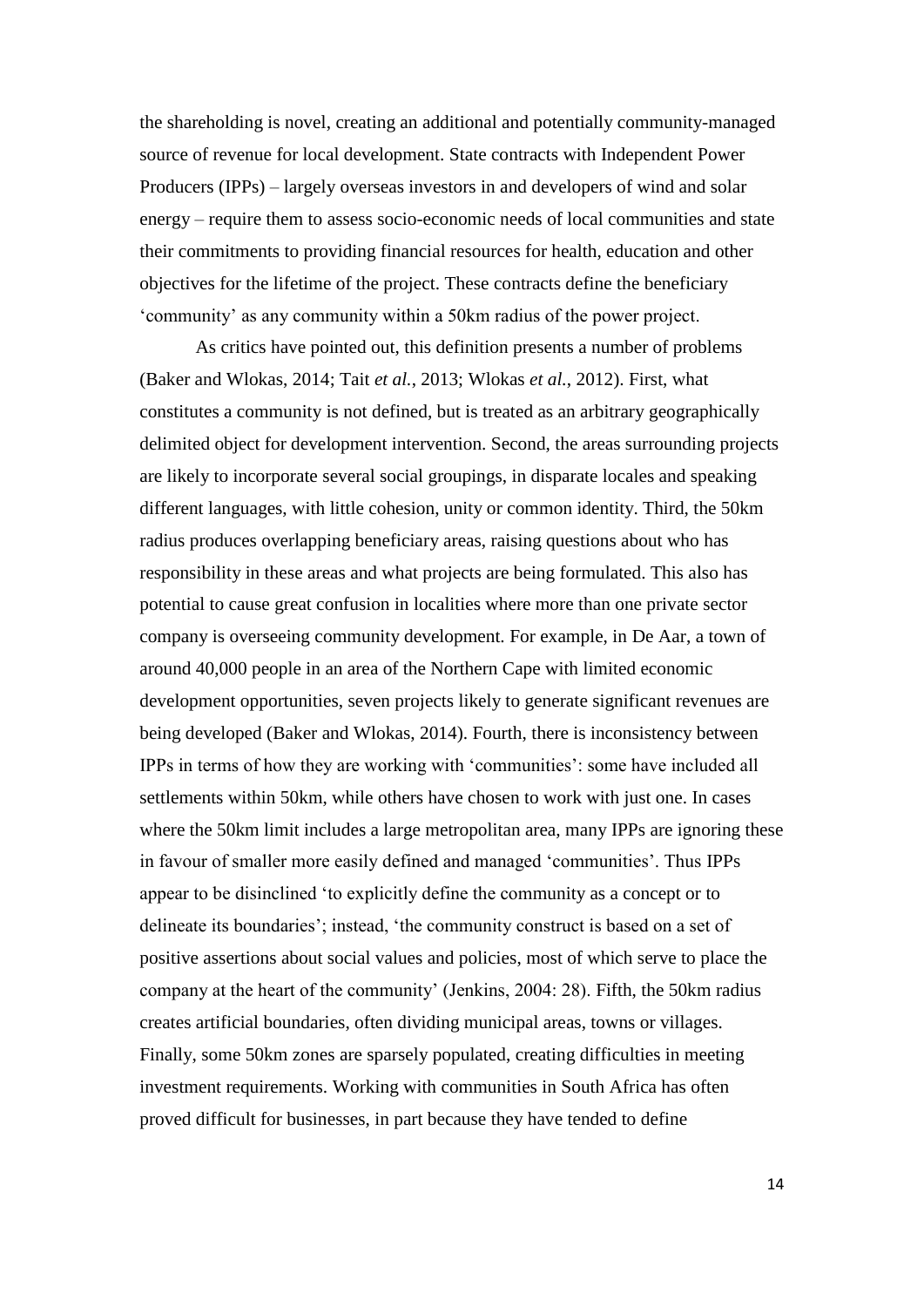communities in simplistic terms. There is little to suggest that REIPPPP will work more effectively.

In the context of large-scale mining development in Papua New Guinea, which has underpinned the formal economy since independence in 1975 (Banks et al., 2013), the 'community' is defined through ambiguous and often contentious relationships that develop between a mining corporation and surrounding settlements (Bebbington et al., 2008). The label often adheres to two distinct but overlapping categories of people. The first comprises those identified (in formal surveys) as the 'owners' of the ground encompassed by the leases of the mining company. These leases are formally defined sets of cadastral lines that rarely take notice of geographic features or preexisting social boundaries. As 97% of the land area of PNG is under customary collective forms of tenure, the delineation of these lease boundaries, and their intersections with often loose social boundaries, can generate conflict. For example, 'ownership' of the Mt. Kare prospect in the highlands Enga Province has been highly contested for more than 20 years. Once defined, though, the legal 'landowners' of a particular project tend to become a relatively stable coalition of people with a vested interest in preserving their exclusive status that provides access to significant revenue flows and other benefits, such as preferential employment (see Jorgensen, 1997).

The second 'community' in relation to mining operations is a broader set of people and groups that includes landowners, but also takes in others in surrounding areas who are, nominally at least, 'affected' by the mine. This may include those from the same kin group as the landowners who reside outside the lease boundaries, other adjoining communities, those affected by or close to other mine infrastructure (roads, powerlines), people with commercial connections to the mine or surrounding community (contractors), and downstream communities whose environment is affected by mine waste. In many respects the definition of this 'community' is something of a moveable feast, as processes such as in-migration and changes in mine practices (e.g. waste disposal, contracting) can change the make-up of this 'community of interest' (Banks, 2006). In contrast to landowners who have sets of negotiated agreements with the mining company and guaranteed revenue streams, this second community is less formally linked to the mine. In the PNG context, they can pose a variety of risks to the operation – particularly the risk of physical threat to the asset (for example, the huge multinational mine on Bougainville Island was forcibly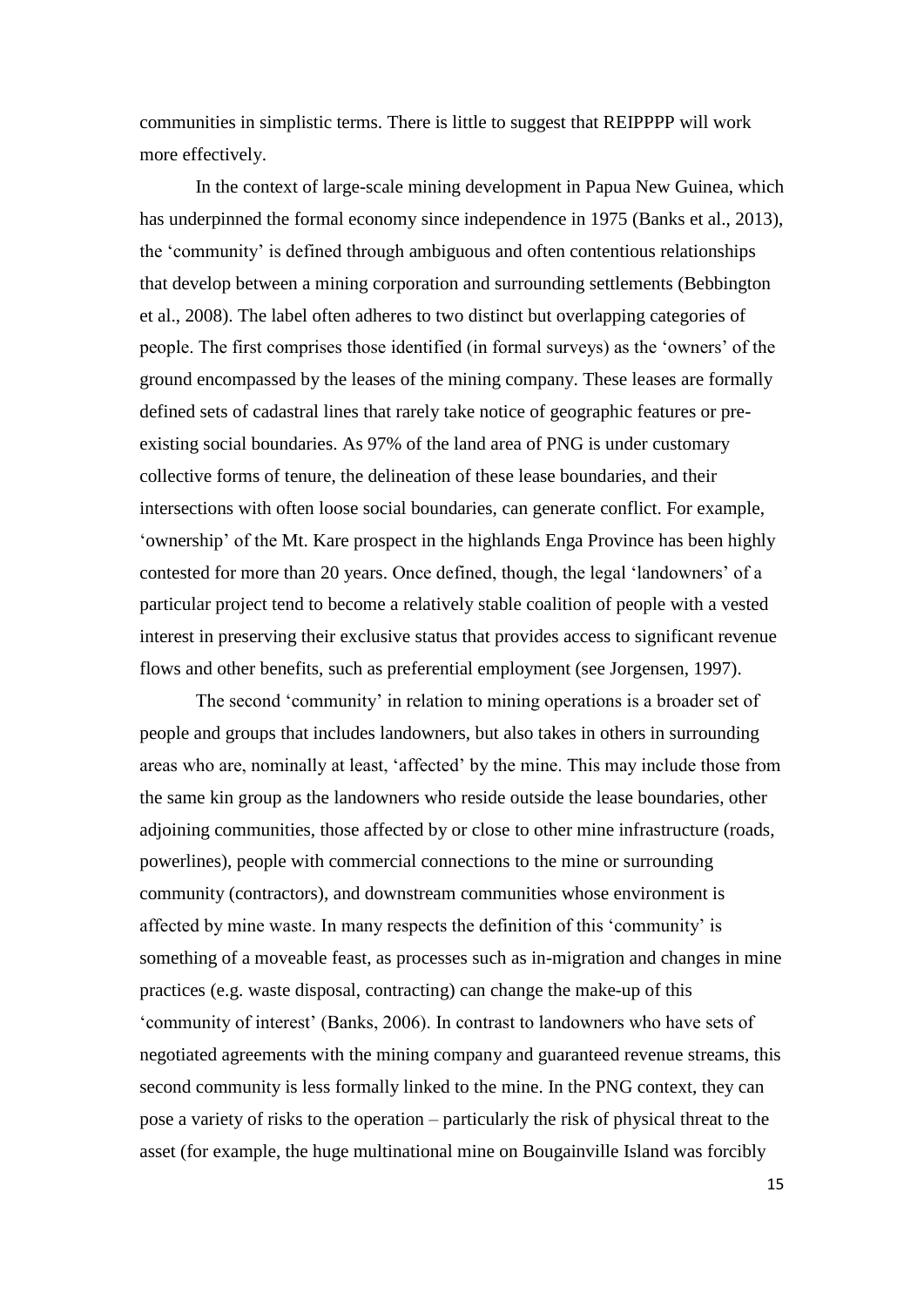closed by aggrieved community members in the late 1980s, sparking a civil war, and has never reopened). In many respects, then, the definition of this 'community' is delineated through corporate evaluations of the risks attached to different geographic and social groups.

Similar considerations can be observed in tourist resorts working with communities in Fiji. To date the Fijian government has provided generous incentives to encourage foreign investments in tourism by large corporations, including corporate tax waivers and removal of restrictions on repatriation of profits, in order to boost the tourism sector (Scheyvens and Russell 2012). As in the PNG mining context, legal lease-related obligations (in this case overseen by the iTaukei Land Trust Board, iTLTB) bring certain benefits to customary landowners of the relevant *mataqali* (clan), including lease payments and a stated commitment to preferential employment of those from landowner communities. The government has sought since 2009 to widen the advantages derived from lease deals by requiring corporations to assist *mataqali* in the improvement of their water supply, health provision, village infrastructure and electrification (NLTB 2006). A second, broader 'community' also receiving benefits from the tourism company can be quite arbitrary, however, and is dictated more by the resort's interests than by any sense of (a) which communities might have a greater claim on the resort's resources (for example, because of impacts on marine resources over which they can claim customary rights), or (b) those most 'in need' (although there are some attempts by resorts in this regard, for example, to support schools in more remote areas which rarely receive tourist donations). It is common for resorts to state that they particularly support people in adjacent villages even when their only contribution is to offer employment to such people, rather than engaging in purposeful initiatives with/within communities. There are exceptions, however, with some shark diving companies paying a per head fee from diving trips to the local *yavusa* (tribe) out of respect for using their fishing waters. In these cases, tourism businesses are recognising and respecting the cultural rights of the *yavusa*, even though they are not required to do so under current Fijian law.

It appears then that although there are numerous approaches, corporations (and their state partners) face the inherent complexity, contradictions and at times impossibility of drawing a clear and meaningful line around beneficiary 'communities'. This leads to uneven development interventions and in some cases,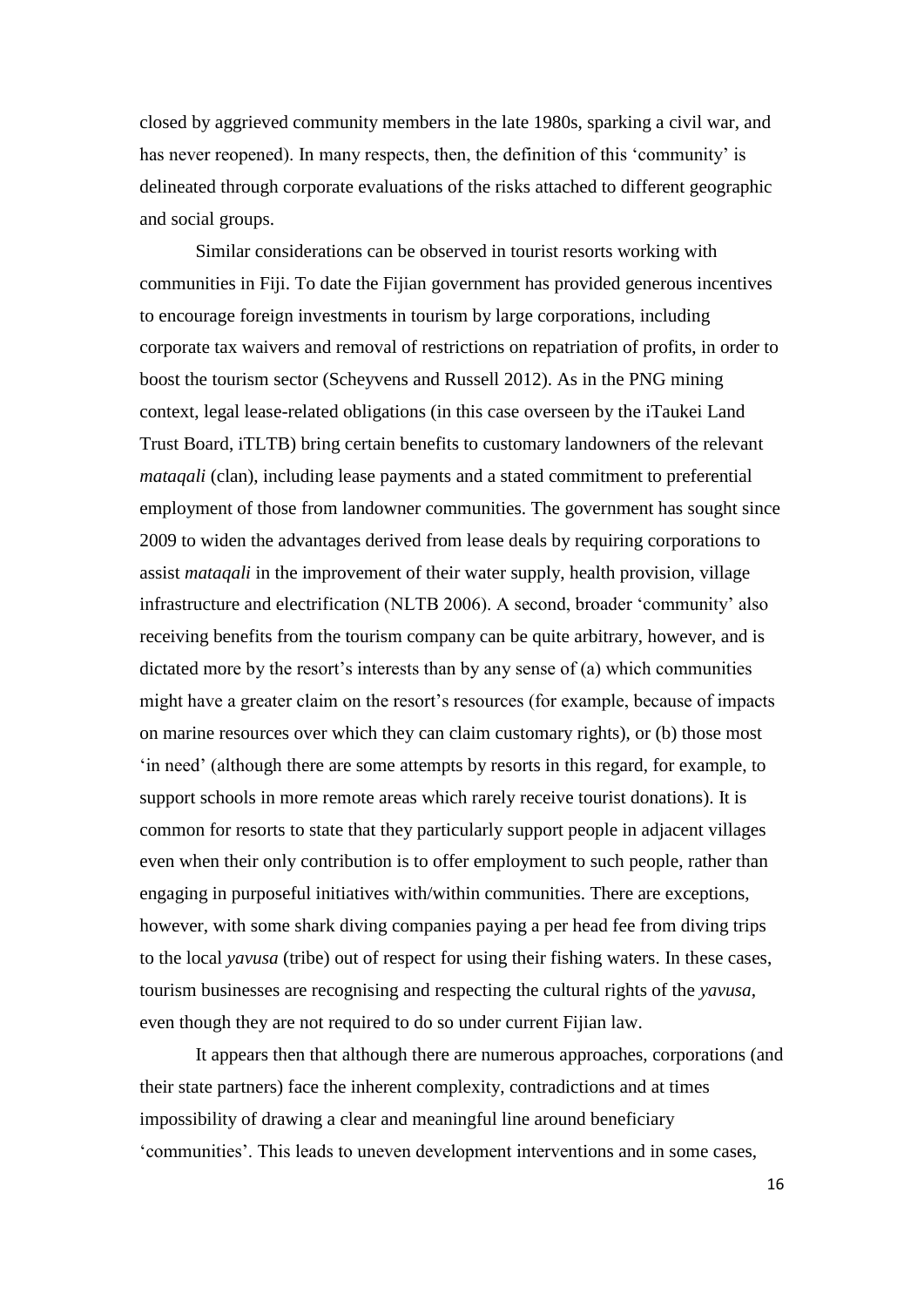associated conflict. This is unsurprising, but calls into question simplistic statements accompanying the new boosterism concerning the benefits of corporate-led approaches to 'community development'.

## **(Mis-)alignment with government planning**

By increasingly representing themselves, or being represented as, agents of development, particularly in contexts where governance structures are weak, corporations are cast more or less willingly into 'good citizen' or even government roles. Valente and Crane (2010) suggest four ways in which corporations assume what could be constructed as government functions: directly providing social services to communities; supporting governments in building governance infrastructure; substituting government by providing privatised social services; and stimulating alternative models of providing social services. In all cases, communities are seen as objects of development rather than agents in their own development.

Mining companies in PNG typically take on, to varying degrees, all the positions noted by Valente and Crane (2010). Indeed one of the biggest tensions faced by corporations here is that between providing benefits and services to local communities so as to secure a social licence that can mitigate risks to the operation and, in the words of frustrated corporate Community Affairs managers, 'becoming government'. The relationships between state, corporation and communities are embedded within sets of agreements negotiated prior to the mine being granted approval by the state. These agreements formalise commitments to deliver infrastructure and services to the community by both the corporation and the state, while the community typically agrees not to disrupt the operation of the mine. Invariably, though, the party that fails to deliver on its commitments is the state: staff are not assigned to agreed positions, important promised social infrastructure is much delayed (or never built), and through time a gradual 'retreat of the state' can be observed at these locations. In one case, direct community action against the resource developer (powerlines were felled) was accompanied by a note of apology to the company, stating that this form of protest seemed to be the only way to attract the attention of the state by communities that felt 'abandoned'. The corporate response to this increasing governance void has typically been the reluctant ('we don't want to be the government') taking up of a number of roles, sometimes as a 'partner' that seeks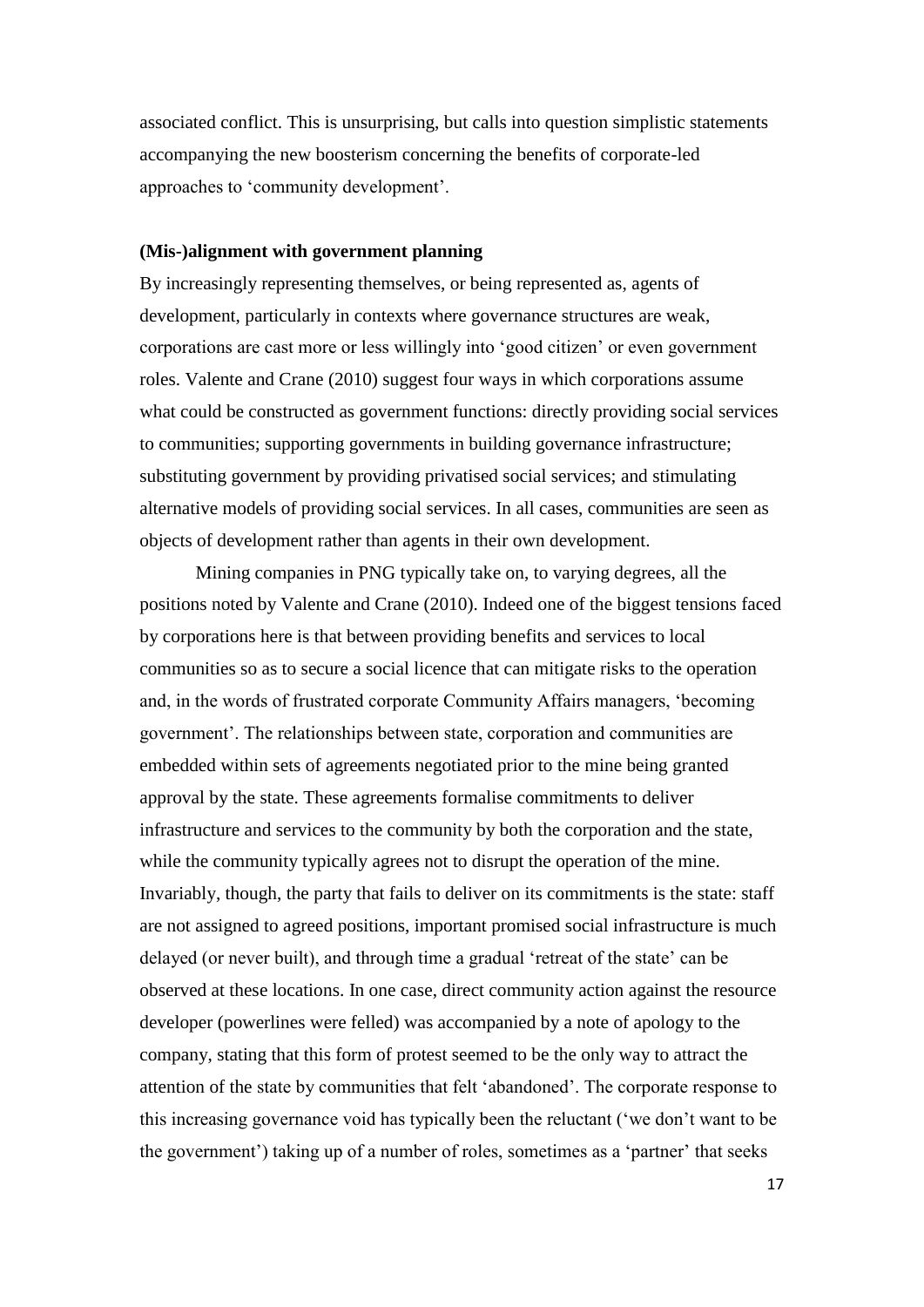to build local capacity, but also often as the direct implementer. In another instance a developer took responsibility for drafting two successive 5-year District Plan documents for the under-resourced and almost zero-capacity local-level government.

The context is quite different in the case of South Africa's REIPPPP, in that regional planning and development is the remit of existing government institutions and programmes. However, the scheme's community development element has little or no alignment with existing governance institutions in determining or providing local or regional development needs. The roles and responsibilities for local government differ from project to project and further complications emerge from overlapping beneficiary areas. Developers are not required to align with local and national development goals and priorities, and the private sector still retains overall control over how socio-economic and enterprise development revenues are spent. There is no regional oversight of projects to ensure efficient spending. Evidence suggests that developers initially focus on high profile smaller projects to build 'brand image' and promote acceptance, but this risks 'neglecting strategies to unlock the longer-term economic potential of local areas' (Tait *et al.*, 2013: 21) and may not align with priorities of local stakeholders. A further concern is that targeting spending at extremely localized levels may not be appropriate or efficient because it cannot be done equitably by region or nationally, nor can it be directed at areas in greatest need. REIPPPP projects are clustered around optimal resources and where land is available. Most solar projects are in the Northern Cape, with a population of just over one million, and most wind projects are located along the southern coastal regions of the Western and Eastern Cape, while more densely populated and impoverished eastern provinces have relatively few projects. There is thus a strong possibility that REIPPPP will repeat the trend seen in CSR and CCD initiatives elsewhere of creating 'islands of development' around corporate sites in a larger sea of underdevelopment (Kapelus, 2002: 292).

In the case of Fiji, while many CCD efforts can be seen as reactive, ad hoc responses to requests, there are also cases in which tourist resorts seek to support longer term development plans of the government. For example, resorts along the popular Coral Coast area of Viti Levu contributed F\$300,000 (both from guest donations and their own funds) towards building a new emergency department at Sigatoka hospital, supporting the health ministry in achieving its infrastructure goals.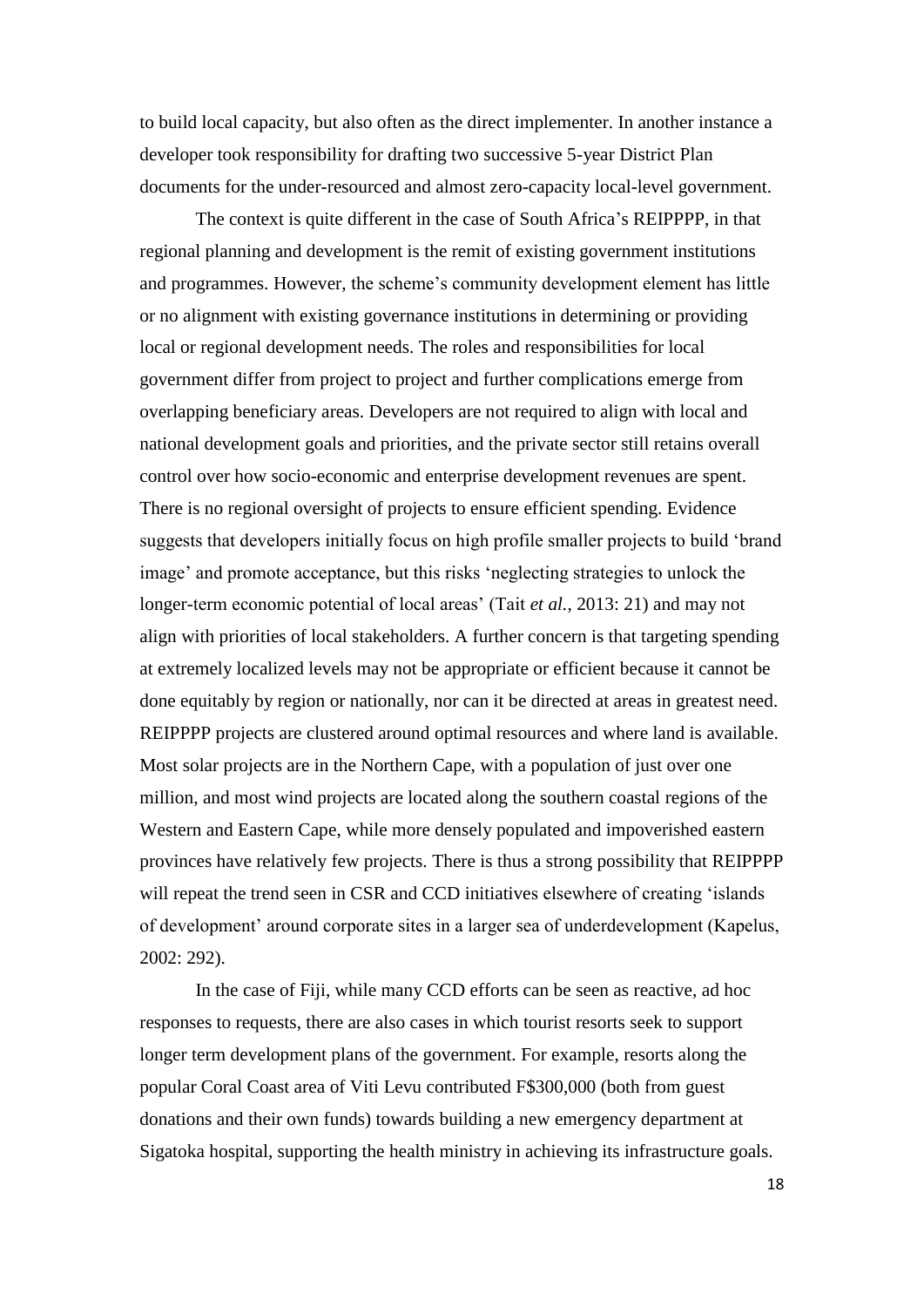This was the result of eight years of planning, carried out in conjunction with health ministry and Sigatoka hospital staff. Self-interest will often influence which development projects resorts choose to support (tourists also benefit from the hospital's emergency department, for example), however in the past these resorts have supported initiatives that are likely to benefit the local population alone, including a dental clinic and a new eye unit at the hospital. This example reveals the possibility of dialogue and coordination between CCD initiatives, state institutions and wider development strategies. Overall, though, the picture from across our cases suggests weak ties, awareness or enrolment with government planning and priorities.

## **Representation, participation and transforming power relations**

As discussed previously, corporations, like other actors, struggle to define the beneficiary 'community', which has implications for representation, participation of particular individuals and groups, and raises questions about transforming power relations. In Fiji, official community engagement by tourist resort managers with landowners occurs via the chief of the landowning unit, via a landowner member of the Board of Directors of the resort (sometimes this position is a requirement of the lease), or via landowners' representatives (the iTLTB requires every medium-scale hotel on native land to have a representative among their employees, while in largescale hotels several employees sit on a landowners' committee). The landowner representatives or member of the Board of Directors communicate concerns from either party to the other. This can at times prevent conflict. However, chiefs and other members of landowning units have in a number of cases expressed a desire to have a stronger direct relationship with the owner or managing director of a resort, rather than going through an intermediary. They express displeasure if the general manager of an adjacent resort does consult with them through personal visits to their village. There seems to be particular concern when a landowner representative is relatively young and does not have the culturally-embedded authority to speak on behalf of his or her people, and a conflict of interest could occur because this person is simultaneously an advocate for the landowning unit and an employee of the resort.

In the Fijian cultural context it is desirable for corporate 'chiefs' (General Managers - GMs) to meet regularly with traditional chiefs, and traditional chiefs express displeasure if a representative is sent on behalf of the GM. However, even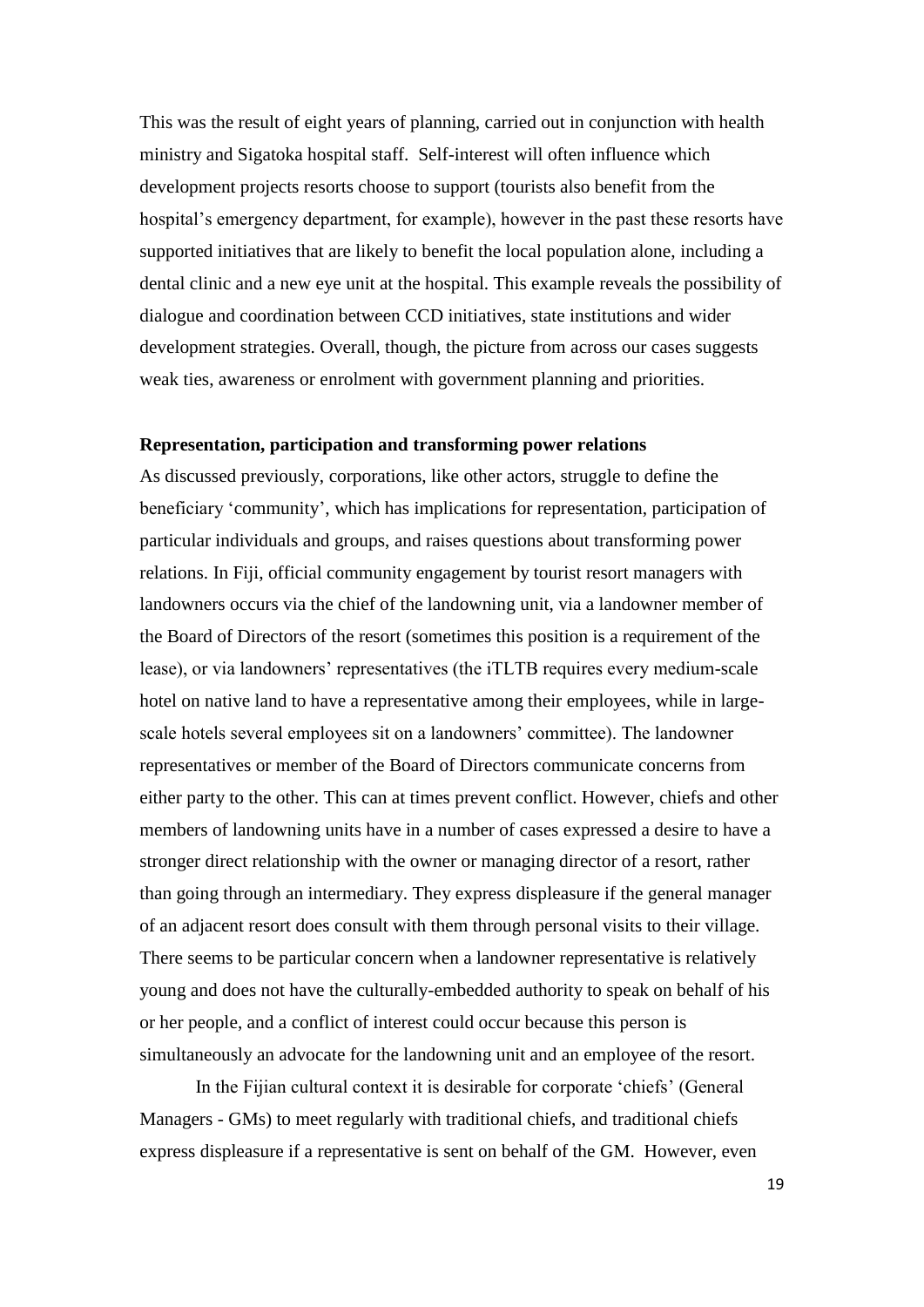when GMs do meet directly with chiefs this does not necessarily mean that diversity within communities is adequately represented. Rather, representation of the concerns of women, lower status groups or those otherwise marginalised can simply be ignored – a common limit to 'participation' in community development initiatives (Cooke and Kothari, 2001).

The terms of engagement with communities are generally stacked in the interests of tourist businesses. For example, while lease agreements dictate preferential employment of those from the landowning unit, some resort managers fail to abide by this because many *mataqali* members seeking work are considered unqualified, over-aged, or not presenting the 'right image'. In some cases, only 10% of employees are from the landowning unit. In addition, where there is a dispute between a resort and nearby communities over an issue such as pollution of waterways or lack of compensation for use of fishing grounds, the resort management has been known to cancel cultural groups from that community who had previously been paid to perform for tourists. This is one way that dissenting voices are silenced.

Problems are likely to emerge in South Africa's REIPPPP because the process of community development relies on a passive beneficiary model. Community engagement has been poor throughout the bidding process and early stages of project development (Tait *et al.*, 2013), which has not enabled positive relationships with communities. There is little accountability regarding the benefits to communities: the only legislative requirement is that appropriate sums of money (1-1.5% of revenues as defined by the procurement contracts) are spent on 'community development' once the project begins to generate revenues. Experience in South Africa and elsewhere suggests that top-down project implementation is unlikely to solve local problems, yet private investors/developers have not undertaken participatory community needs assessments and development planning (*ibid.*). Participation is not a requirement and community voices are not well-represented in policy formulation and negotiations. Significantly, inadequate energy provision is a key community need in many rural areas, including those in which renewable energy projects are being sited.<sup>3</sup> There is thus plenty of potential for ill-feeling in communities located next to large-scale

<sup>&</sup>lt;sup>3</sup> See, for example,

http://www.oneworldgroup.co.za/index.php?option=com\_content&view=article&id=1258:acc ess-to-clean-energy-for-improved-rural-livelihoods &catid=207:low-carbon-development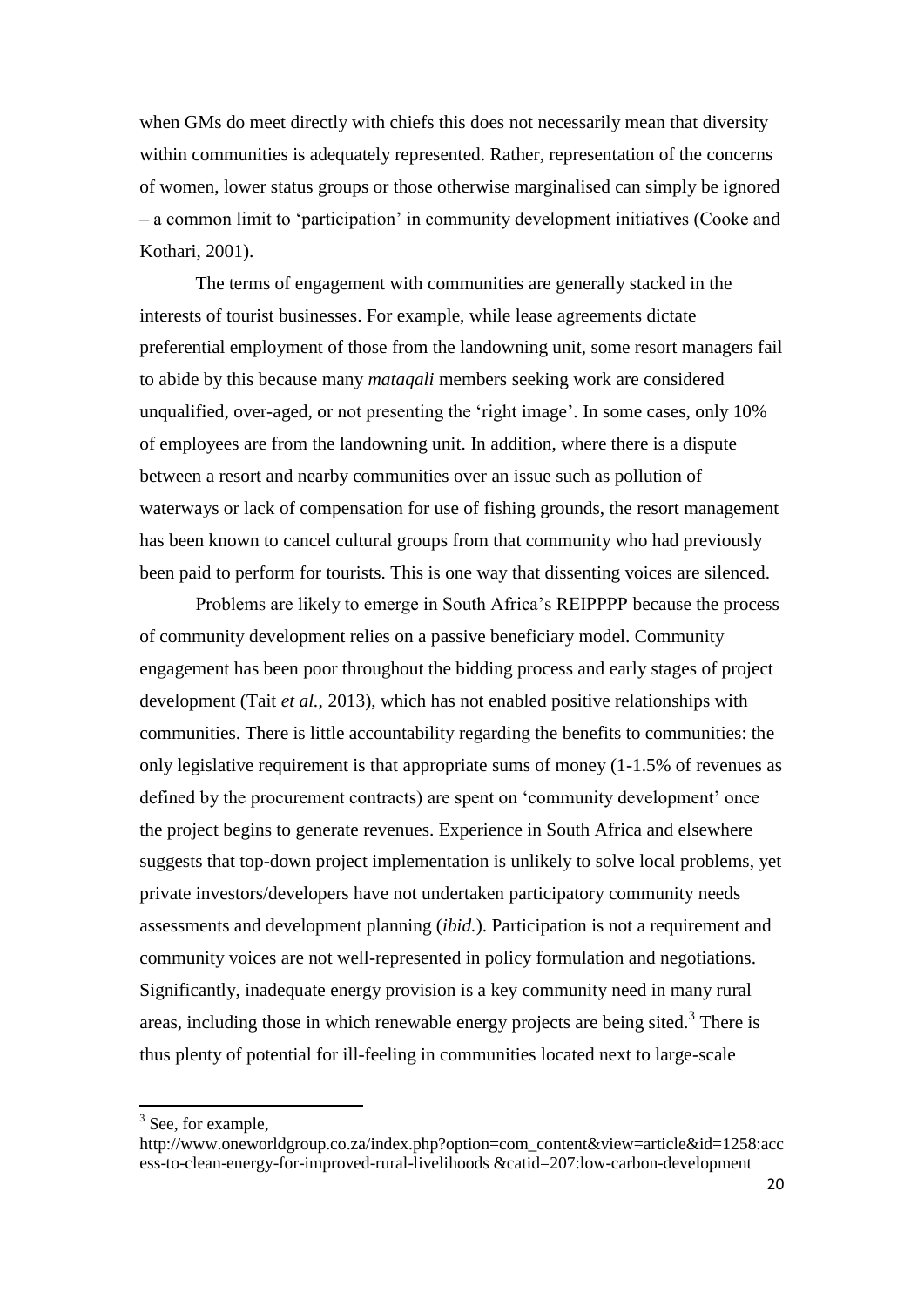energy generation projects because their energy needs are unlikely to be factored into community development. More generally, there are questions as to whether the private sector is the right stakeholder to be charged with delivering community development processes in South Africa, where transforming local power relationships and inclusion of historically disadvantaged people in the economy are both complex and highly politicised. Moreover, the community development component of the REIPPPP cannot disguise the fact that most of the projects are built on commercial farmland and large landowners are benefiting significantly by receiving the majority of the lease payments for solar and wind projects (around 2% of the total return).

Even in a context where the state and governance structures are strong, community development has still proved challenging in South Africa. For example, community trusts are employed to manage funds in the REIPPPP: these govern assets on behalf of the defined beneficiary group and are a common choice of legal vehicle for community development in South Africa. The community shareholding is allocated to the trust, which is tasked with managing the dividends. The trusts are governed by a board of trustees, which can include representatives from the IPP, financial institutions, professional trustees, legal professionals, and representatives of beneficiary communities. Trusts are acknowledged by government, IPPs and development practitioners as 'exclusive rather than inclusive, difficult to manage operationally and introducing many challenges to representing communities and local politics' (Tait *et al.*, 2013: 18). Despite this, the REIPPPP has not identified an alternative. The fact that developers are appointing trustees because elections are not feasible across large and complex beneficiary areas, and that these are often ward councillors who are already political appointees, has potential to generate mistrust: in other sectors, embroiling private sector development in local politics has led to violence within communities (Tshikululu, 2010). Problems are also apparent within long-term community-governed structures, including high staff turn-over and inadequate capacity and skills (Tait *et al.*, 2013). There are thus significant challenges for IPPs in engaging with communities.

As a consequence of similar challenges in Papua New Guinea, an absolute refusal to engage with complex questions concerning 'culture' or 'politics' at the local level marks the corporate stance here. Thus, extreme and structurally embedded gender disparities apparent across PNG society that continually marginalise women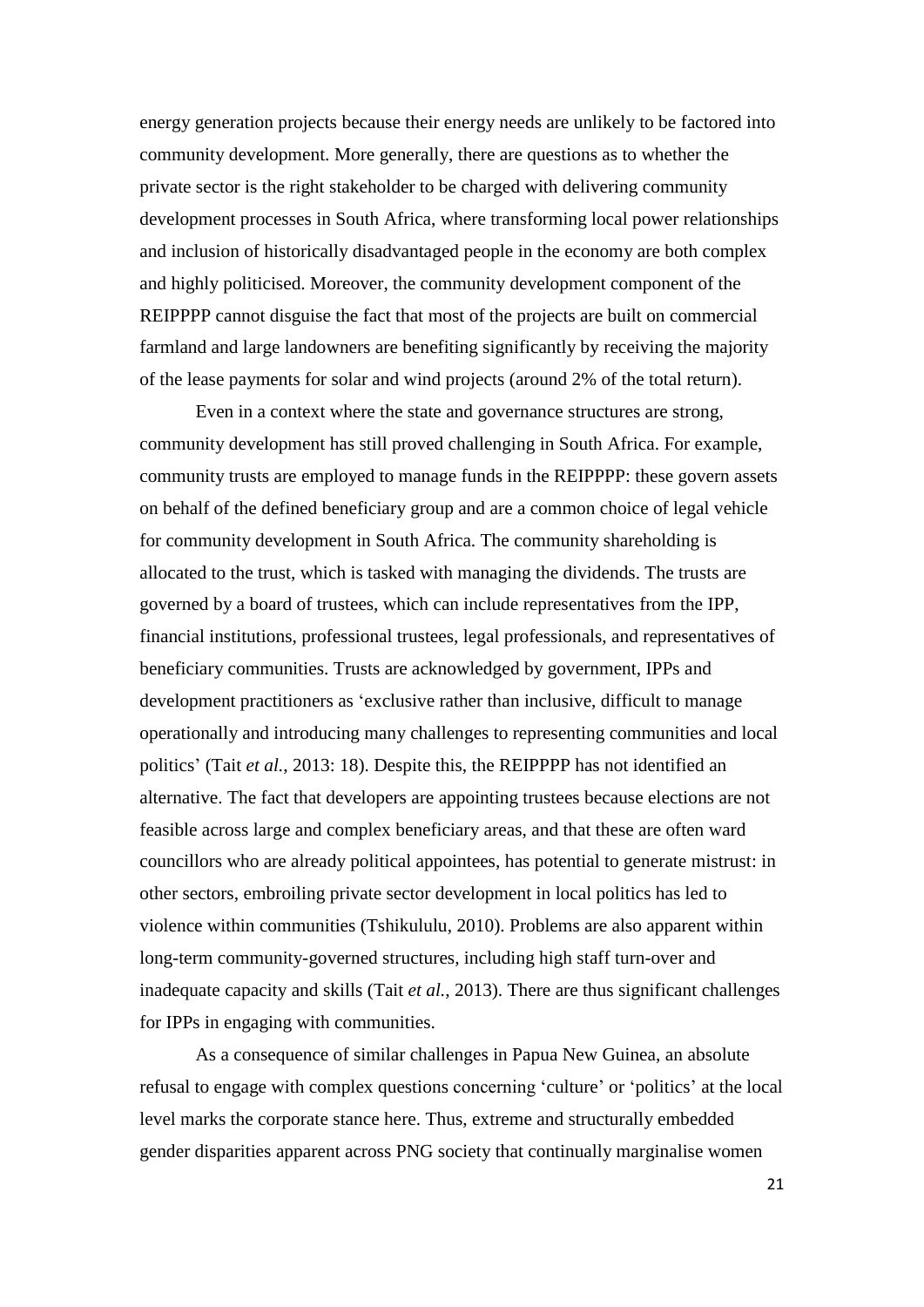(World Bank, 2012), are reflected by landowner representation and formal landowner associations in the mining sector. Initial negotiations at Porgera, for example, were carried out by 23 clan representatives, of whom only one was a woman. The rationale provided (and never effectively challenged by the companies) is that local 'culture' disallows women from representing their communities. It is telling that after 25 years, recent negotiations at one mining operation (Ok Tedi) have provided for only a small portion (between 10 and 18 per cent) of community compensation to be 'ring-fenced' for women and women's projects. Perhaps even more revealing was that this outcome was touted by a World Bank review team as an industry-leading practice (Menzies and Harley, 2012). Gender is not the only axis of exclusion that becomes further entrenched by the activities of the private sector in PNG, but it is in many respects the one that companies could do most to challenge. However, it is not in the interests of corporate agendas to engage with, let alone challenge, local politics, interests and cultural mores in these communities. This is especially the case where immanent processes of change driven by the mine add additional layers of complexity and social dislocation to these politically-charged local social environments (see Banks 2006). In these contexts, corporate interests align strongly with vested interests in communities, and provide an impetus to support more socially conservative initiatives, agendas and interests.

## **Conservative development visions**

Our observations suggest that CCD is very often highly conservative in its goals. This appears to be the case particularly in the context of extractive industries. Banks *et al.* (2013) suggest that the social processes and transformations generated by the modern benefits of, for example, mining (jobs, revenue streams and so forth) also open 'social risks' to the mining operation, which then require the company to direct resources towards community development. In the case of Papua New Guinea, the latter are often used to prop up traditional institutions within communities to ensure continued support for the mining operations. They include providing support for law and order initiatives and governance, as well as resources for those concerns most damaged or marginalised by the mining operation, such as health, women's groups and cultural heritage. Here then is a clear case discussed earlier in the paper of a Polanyian 'double movement' of intentional development mitigating the egregious consequences of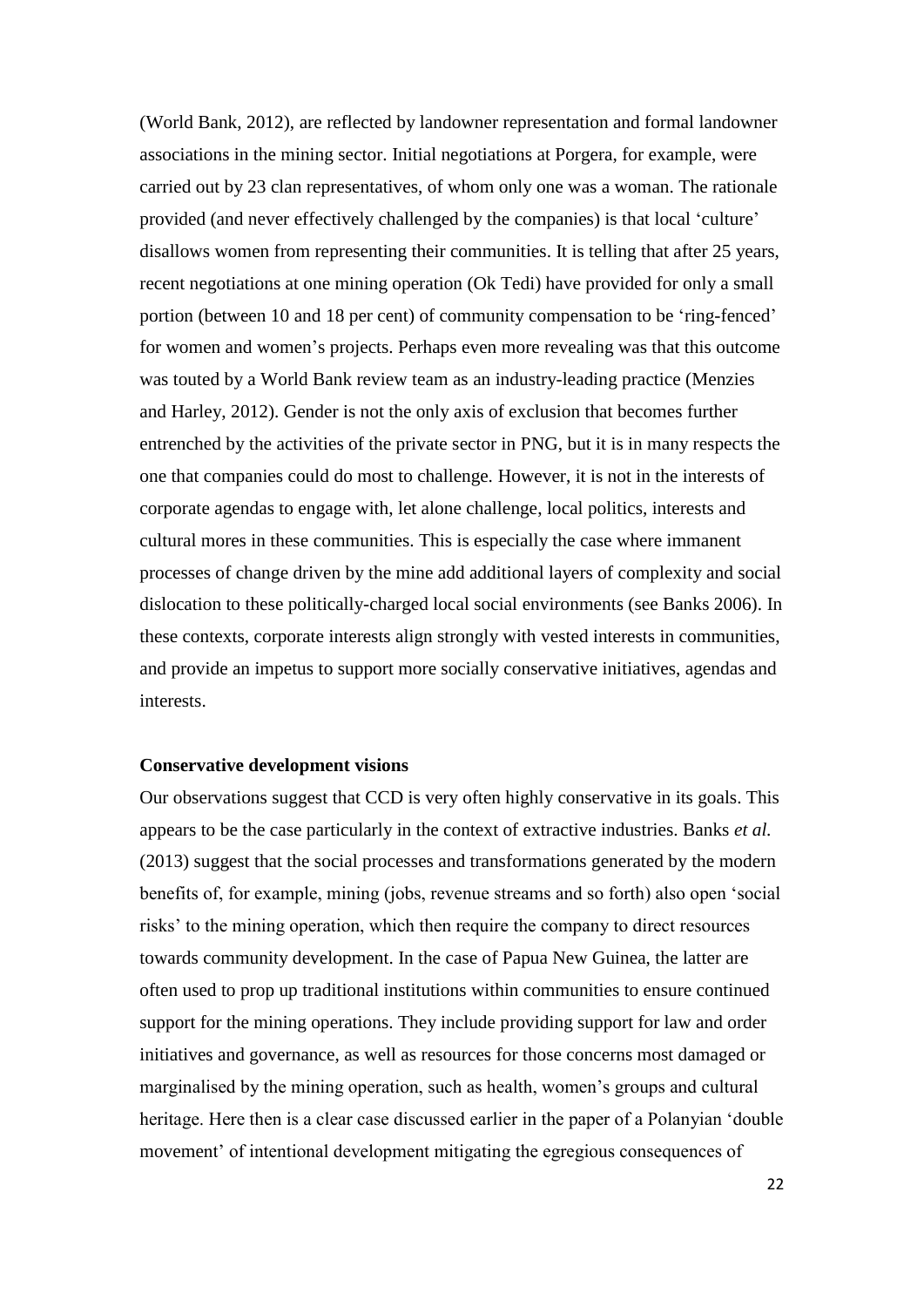immanent development, in which the development responses are conservative forms of social technology and paternalistic forms of trusteeship that remain wilfully detached from political processes within communities.

South Africa's REIPPPP process is designed to act as a driver for the private sector to foster socio-economic development within historically disadvantaged communities (Tait, 2011). It is too early to assess potential developmental outcomes for 'communities', but recent history suggests the signs are not particularly promising. Businesses working with communities in South Africa have often failed to recognise conflicting interests or to work with regional planning structures, and have prioritised meeting the needs of local elites rather than ensuring inclusive decision-making over choice and acceptance of projects (Ponte *et al.*, 2007; Mbeke, 2009). Working through community trusts is unlikely to change this and REIPPPP is unlikely to deliver meaningful and inclusive change unless there is deeper engagement with beneficiary communities (Wlokas *et al.*, 2012). As discussed, evidence suggests that developers are initially focusing on smaller projects to build 'brand image' and promote acceptance (Tait *et al.*, 2013), but building sports centres and community halls will do little to address the deeper structural problems within local communities. The probability of highly uneven development and of community development not meeting basic needs such as energy provision are also potential risks to the IPPs, which could generate highly conservative forms of community engagement in order to mitigate these risks.

Similarly, it is clear that the vast majority of CCD activities by tourism corporations in Fiji adopt a conservative approach to community development: the emphasis is on health, education, employment, law and justice, rather than on transforming power relations. These conservative approaches often reflect selfinterest. Security is very important to resorts, with their often ostentatious shows of wealth in areas where their indigenous neighbours struggle to meet more basic needs. Thus it is not surprising to find examples of resorts funding a new police post in their vicinity, or resourcing a youth diversion programme run by local police. Their clients want to feel they are in a safe paradise, and police work can reduce crime rates in the area. Likewise, law and order is a perpetual corporate focus in Papua New Guinea's mining sector, particular in those areas (mostly the highlands) where community level violence and tribal fighting is still widespread. A major initiative at the Barrick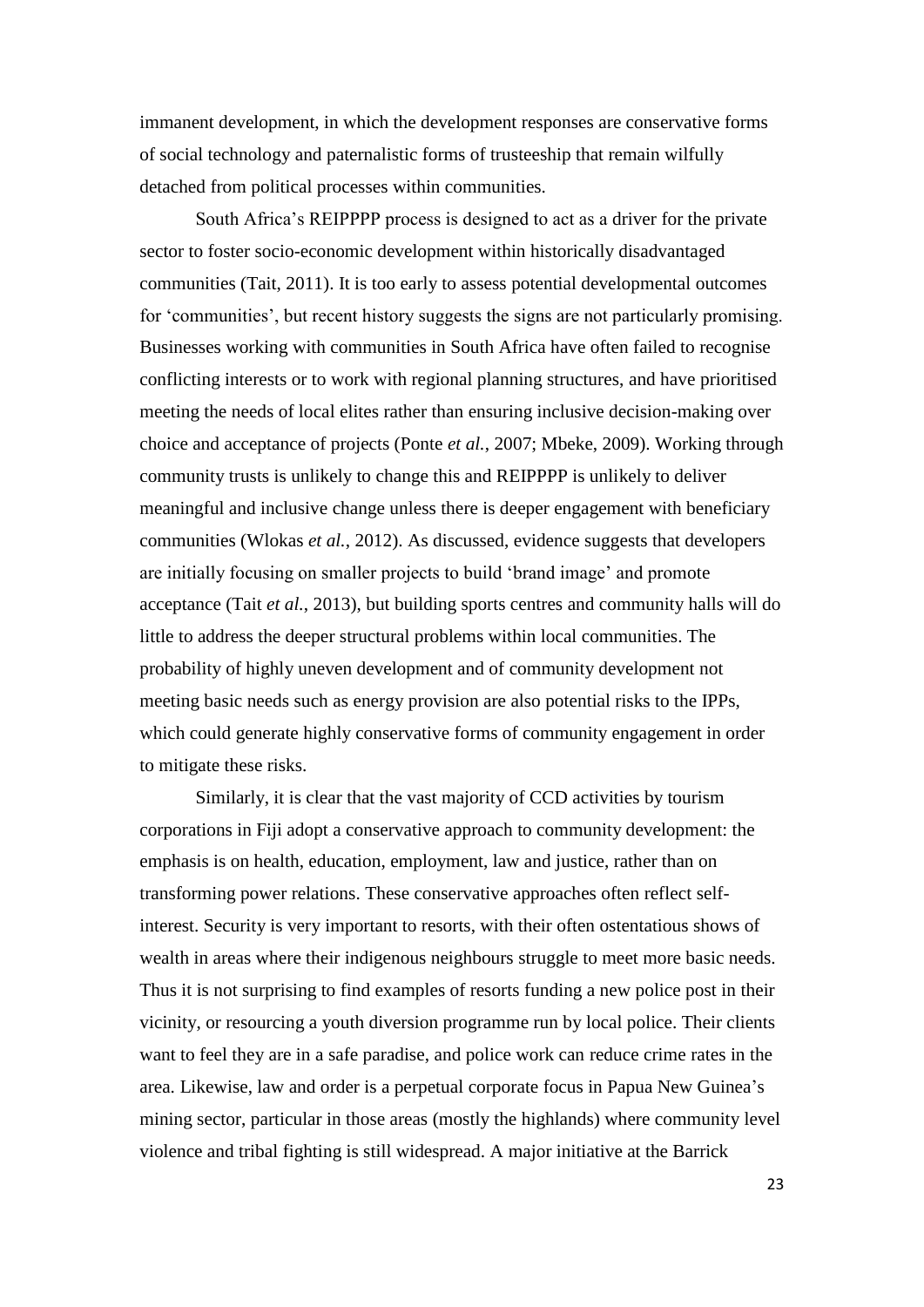corporation's Porgera operation – 'Restoring Justice' – is concerned to build up both community-level capacity, and understanding of and support for, the formal state institutions of law and order, including the provision of infrastructure and training to the police force (Barrick, 2011). Similar previous corporate initiatives at Porgera, although less community-led, have ironically resulted in the heightening of corporate risk: support for a short-lived police 'Rapid Deployment Unit' in the early 1990s was curtailed after a riot at the mine accommodation facilities sparked by the shooting of a local youth by drunken Unit officers (Banks, 2000). Again, this points to the often unstable connection between corporate risk aversion and community development.

For a variety of reasons then, CCD appears to be at best oriented towards a liberal model of incremental improvement in 'safe' areas of intervention – health, mainstream education, leisure facilities and so on. Policing and programmes to reduce violence are primarily driven by the corporations' needs, rather than those of local human security. In none of our examples did we find corporations working with or even talking about more transformational changes – that is, initiatives building local agency and transforming power relations with the aim of bottom-up agenda setting.

#### **CONCLUSIONS**

The private sector is increasingly being placed centre-stage in official development rhetoric. Following the failure of NGOs to provide a panacea for the problems and challenges of community development, there is a danger that the private sector is being treated as the next 'magic bullet', with the assumption that community development can benefit from the purported attributes of the private sector – that it is innovative, streamlined, free from bureaucracy, efficient, and so on. The reality is that enrolling the private sector *for* development (di Bella *et al*., 2013), or creating conditions favourable to corporations (re)presenting themselves as development agents (Blowfield and Dolan, 2014), often fails to account for the complex tasks private sector corporations confront as agents of intentional development. Much faith is being invested in the private sector to deliver development, but corporations face many of the same complex and sometimes intractable problems confronting state actors, NGOs and donors. As our examples suggest, when it comes to the specific realm of 'community development', they are often ineffective and struggle to overcome many of the difficulties they face.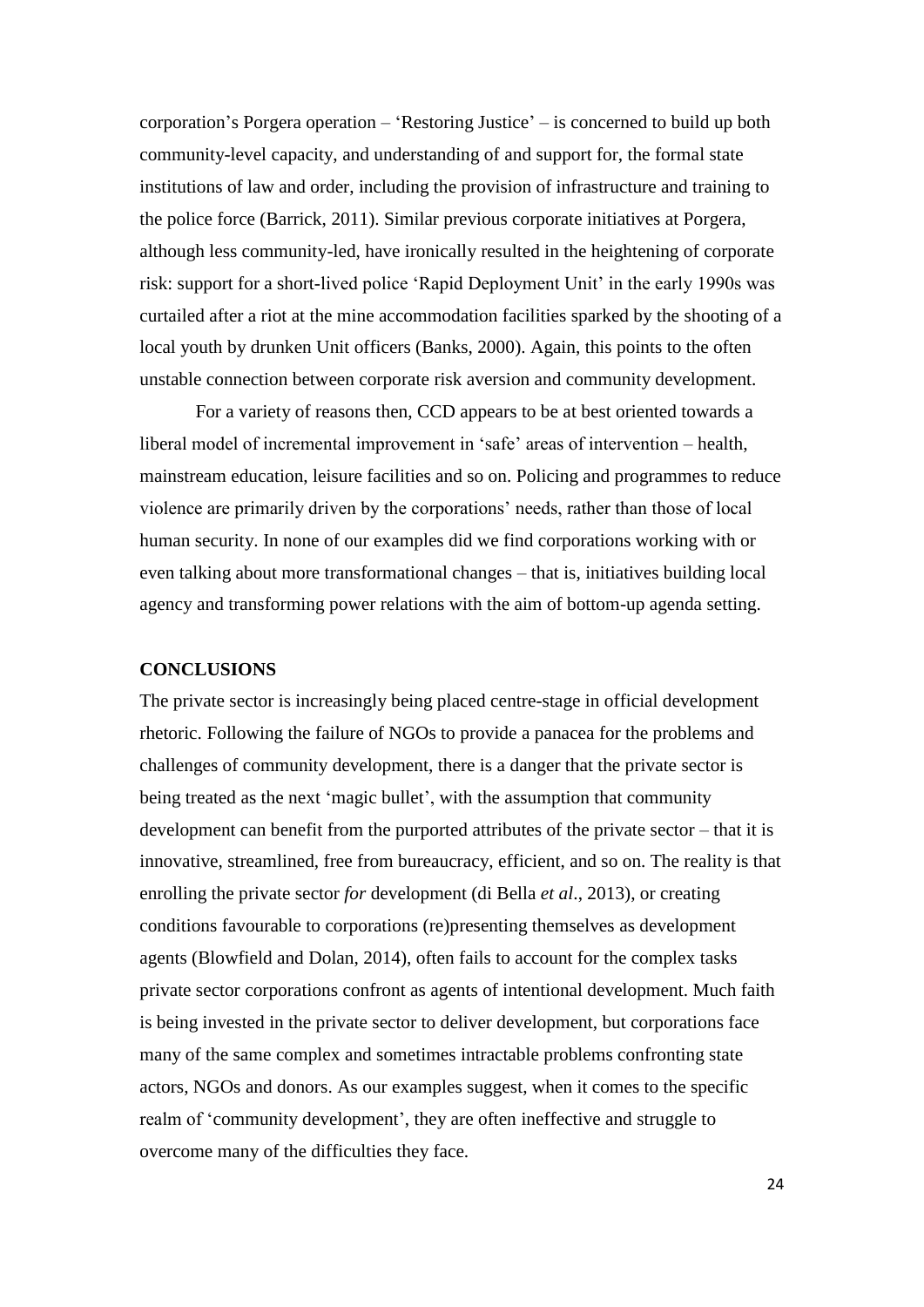This paper has drawn attention to four specific challenges and problems that appear across the different kinds of private sector-led development in diverse contexts and sectors. Defining a beneficiary 'community' is as fraught for the private sector as it has been for states, NGOs and donors. This can be arbitrary, divisive and a source of conflict within and between communities, and it also brings risks for private sector corporations. Meanwhile there is often a worrying lack of alignment between many private sector initiatives and the policies and priorities of the state. This is the case in South Africa, where the state is relatively strong, and in Fiji where the state has been active in creating favourable investment conditions while attempting to guarantee the inclusion of local communities. In the case of Papua New Guinea the concern is even deeper, with mining companies taking over the role of the state in some instances where local level governments are under-resourced. In many examples of corporate community development there is clearly a lack of active participation or control by community members, who are positioned as passive beneficiaries of corporate largesse. This lack of agency and capacity as well as failure to transform power relations within communities is of concern in all three of our examples. Finally, we raise concerns about the conservative nature of the community development initiatives across our examples. Engaging in community development brings a variety of risks for the private sector, including the physical risk to the asset (mines, solar parks, resorts), social risks brought about by the nature of private sector activities, and reputational risk if CCD cannot be shown to be effective. In mitigating these risks, corporations often pursue conservative development agendas. Unsurprisingly, just development and transforming power relations are not evident in these agendas; rather, there is often a narrow focus on health, education, employment and security.

In drawing out these commonalities we are not suggesting that there are no differences in the nature and effectiveness of CCD in different places or sectors, or that all corporations behave similarly. The tourism sector, for example, demonstrates that where companies are smaller, have invested significant capital and are in a place for the medium to long term their engagement with community development may be more positive (as we suggest, there is some evidence of this in Fiji). And, of course, tourism businesses differ from the extractive and resource sectors because they *need*  local endorsement in providing a welcoming face to visitors, which means that these companies often have a greater commitment to demonstrable community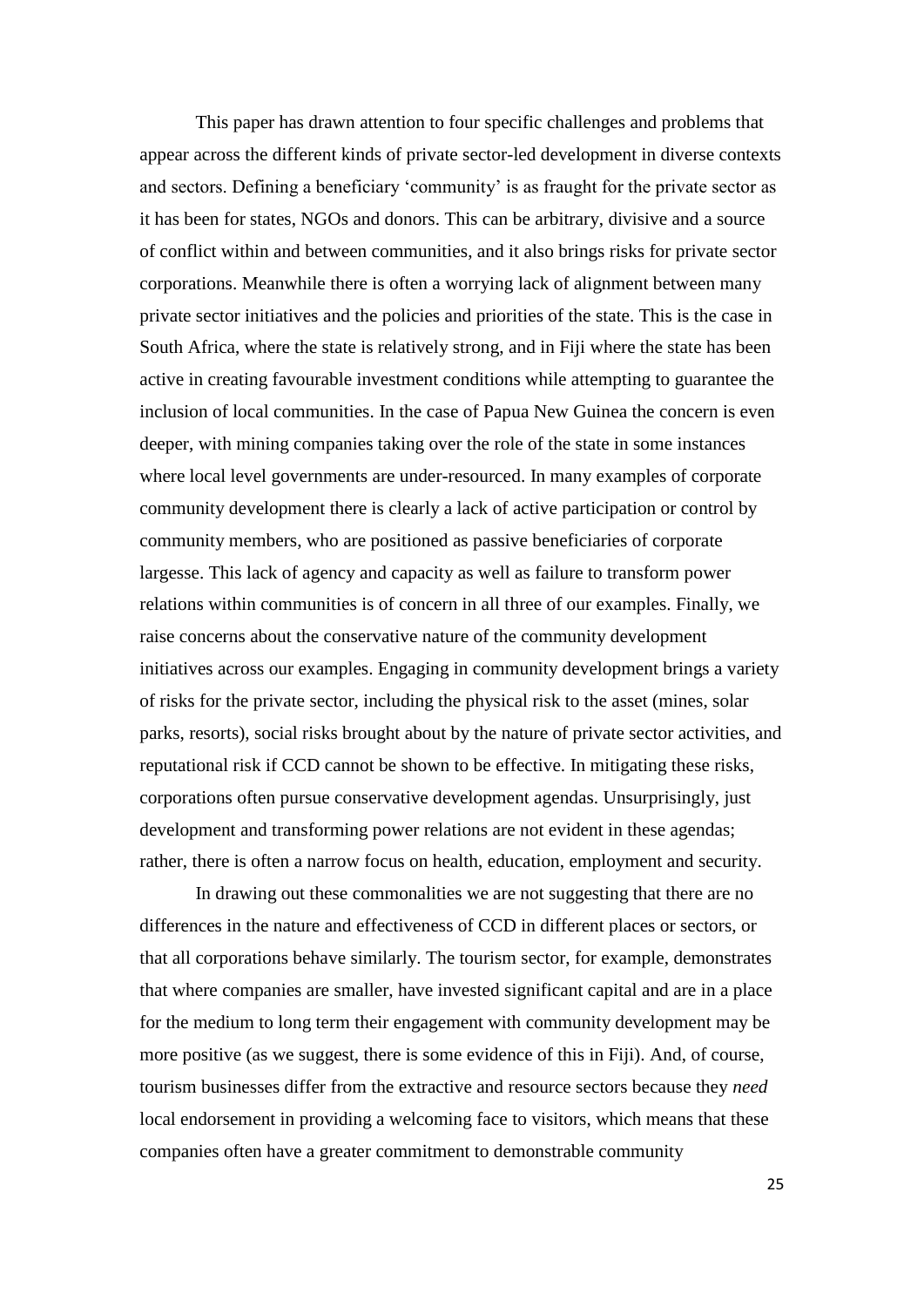development. However, whatever the level of engagement with local communities, the problem remains that corporations often lack the commitment and skills required to deliver effective development assistance: 'since delivering development is not a primary motive for companies to engage in social initiatives, the business case frequently leads to the failure of projects' (Frynas, 2005).

CCD is just one form of corporate engagement with development actors and processes. Broader developmental processes such as the adoption of the Sustainable Development Goals, enhanced donor partnering with the private sector, and the outcomes of the on-going negotiations around climate change (e.g. the December 2015 Conference of Parties in Paris) will all shape the private sector's entanglement in development in a variety of fundamental ways. However, CCD represents the most direct way in which the private sector shapes local development outcomes and we argue that unless corporations are able to effectively address the elements of the critique outlined above, the outcomes of their engagements will continue to generate partial outcomes, frustration, and conflict at the local level. While the picture is complicated, even the limited range of examples we have discussed suggests that it is difficult to envisage an increased role for the private sector in community development having anything but a depoliticising effect.

The landscape of international development is shifting to radically (re-)centre the private sector as the engine of development. In many cases, CCD is likely to remain a conservative form of intentional development in response to the social, economic and/or environmental chaos wrought by immanent development perpetuated by corporations in impoverished communities. Thus, while new financial and policy mechanisms are being created to enrol or facilitate private sector-led 'community development', this is unlikely to be any more effective than previous attempts at resolving the structural problems affecting these communities. Given that community development is unlikely to ever be the core concern of private sector corporations, for whom the bottom-line remains profit-making, it would be folly to expect anything else. While corporations are accountable to their shareholders, it is unclear who holds them accountable when they engage in CCD. Corporations are certainly not expected to abide by the same principles of development effectiveness, for example, imposed by the OECD on donors. Even where lease agreements or procurement contracts are demanded by states, these merely dictate either the type or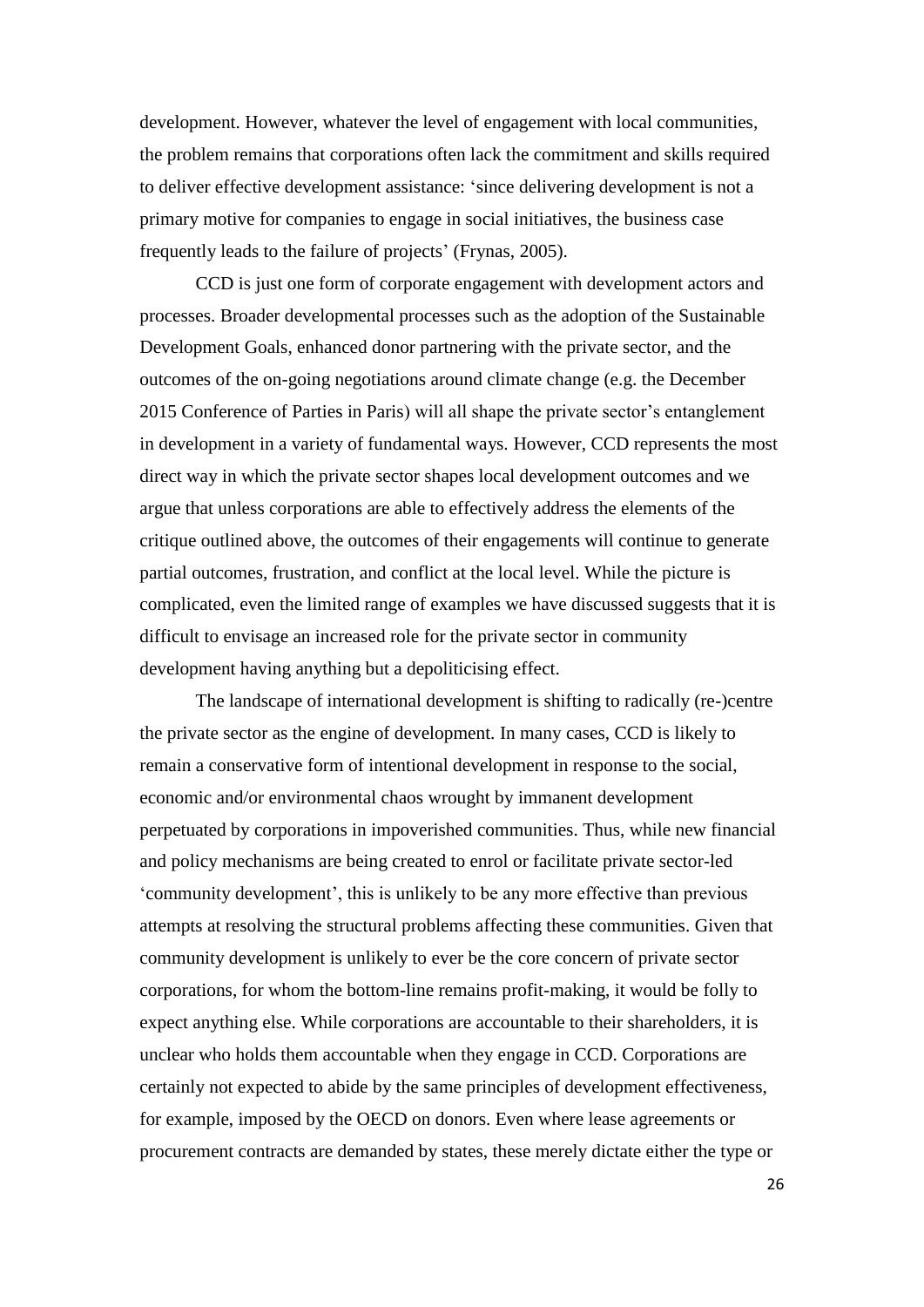level of investment into communities, rather than demand accountability for its effectiveness. Consequently, questions will still need to be asked about the level of community involvement in determining and planning development projects, their sense of ownership of processes and outcomes, their responses to unintended outcomes of projects (positive or negative), and the level of empowerment, inclusion and capacity-building, which decades of experience by states, NGOs and donors suggest must be to the foreground of any meaningful 'community development'.

### **References**

Adams, W.M. and M. Infield M. (2003) 'Who is on the gorilla's payroll? Claims on tourist revenue from a Ugandan National Park', *World Development* 31(1): 177-190.

Asia-Pacific Human Rights Network (2001) 'Associating with the Wrong Company: Rio Tinto's Record and the Global Compact'. <http://www.corpwatch.org/un/updates/2001/riotintob.html> (accessed 5 March 2015).

Baker, L. and H.L. Wlokas (2014) *South Africa's Renewable Energy Procurement: A New Frontier.* Tyndall Centre for Climate Change Research Working Paper 159. Norwich: University of East Anglia.

Banks, G.A. (2006) 'Mining, social change and corporate social responsibility: Drawing lines in the Papua New Guinea mud', in S. Firth (ed.) *Globalisation and Governance in the Pacific Islands*, pp. 259 - 274. Canberra: ANUE Press.

Banks, G. (2000). 'Razor wire and riots: Violence and the mining industry in Papua New Guinea', in S. Dinnen and A. Ley (eds) *Reflections on Violence in Melanesia*. Annandale and Canberra: Hawkins Press and Asia-Pacific Press, ANU (pp. 254-262).

Banks, G., D. Kuir-Ayius, D. Kombako and B. Sagir (2013) 'Conceptualizing mining impacts, livelihoods and corporate community development in Melanesia.' *Community Development Journal* 48(3): 484-500.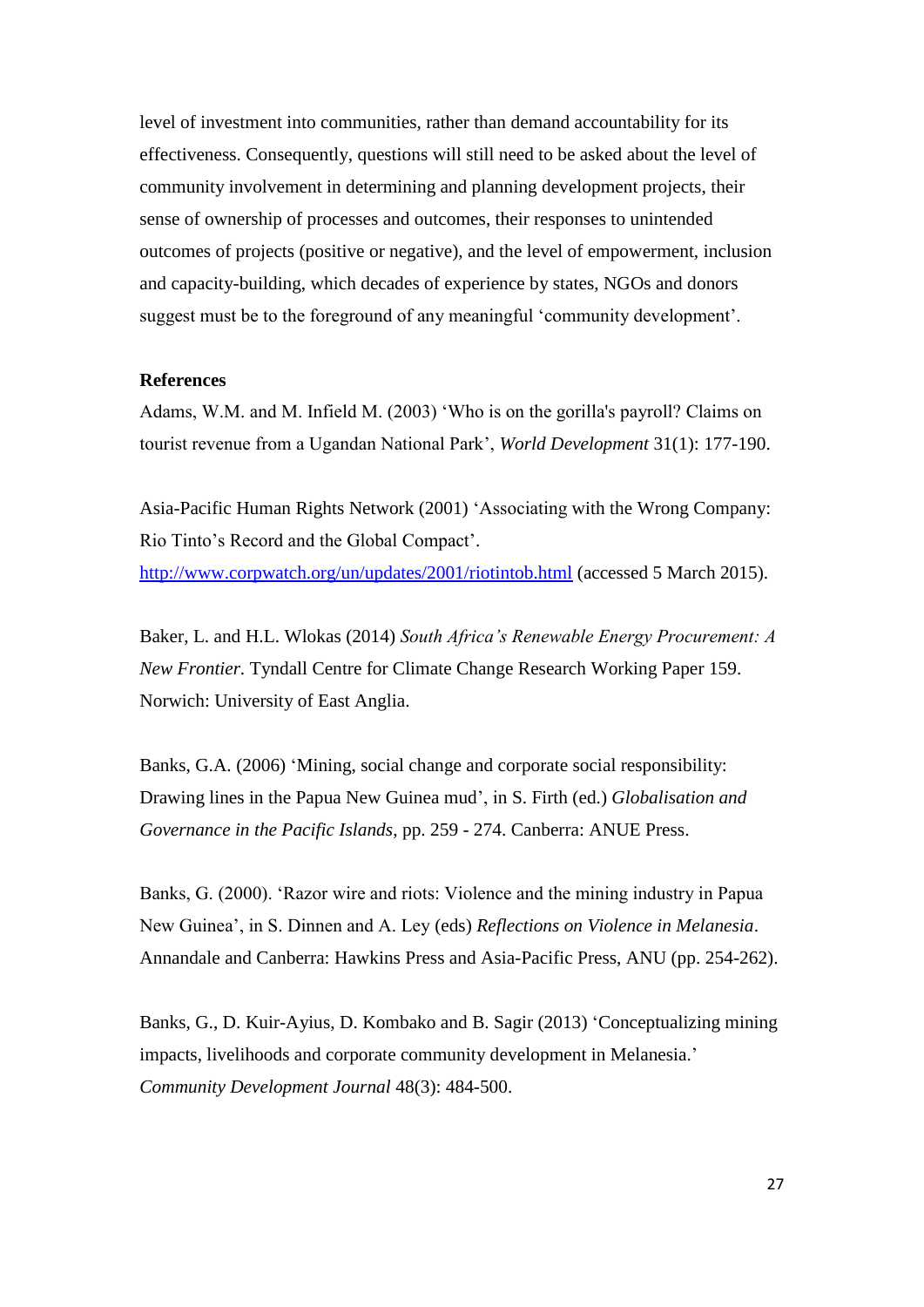Banks G., R. Scheyvens, S. McLennan, and A. Bebbington (forthcoming) 'Conceptualising Corporate Community Development.' *Third World Quarterly*.

Barrick (2011) Responsibility Report: Responsible Mining, Barrick Gold Corporation: [http://www.barrick.com/files/responsibility-report/2011/Barrick-2011-](http://www.barrick.com/files/responsibility-report/2011/Barrick-2011-Responsibility-Report.pdf) [Responsibility-Report.pdf](http://www.barrick.com/files/responsibility-report/2011/Barrick-2011-Responsibility-Report.pdf) (accessed 5 March 2015).

Bebbington, A. (2010) 'Extractive industries and stunted states: conflict, responsibility and institutional change in the Andes' in R. Raman (ed.) *Corporate Social Responsibility: Discourses, Practices and Perspectives* pp. 97-115. London: Palgrave MacMillan.

Bebbington, A. and J. Bury (2013) 'Political Ecologies of the sub-soil' in A. Bebbington and J. Bury (eds) *Subterranean Struggles* pp. 1-26. Austin: University of Texas Press.

Bebbington, A., L. Hinojosa, D.H. Bebbington et al. (2008) 'Contention and ambiguity: mining and the possibilities of development' *Development and Change* 39(6): 887–914.

Baver, S.L. and B.D. Lynch (2006), 'The political-ecology of Paradise' in S.L. Baver and B.D. Lynch (eds) *Beyond Sun and Sand: Caribbean Environmentalisms* pp. 3-16. London: Rutgers University Press.

Blowfield, M. & C.S. Dolan (2014) 'Business as a development agent: evidence of possibility and improbability' *Third World Quarterly* 35(1): 22-42.

Blowfield, M. (2005) 'Corporate Social Responsibility: reinventing the meaning of development?' *International Affairs* 81(3): 515-524.

Chambers, R. (1983) *Rural Development: Putting the Last First.* London: Longman.

Cooke B. and U. Kothari (eds) (2001) *Participation: the New Tyranny?* London: Zed.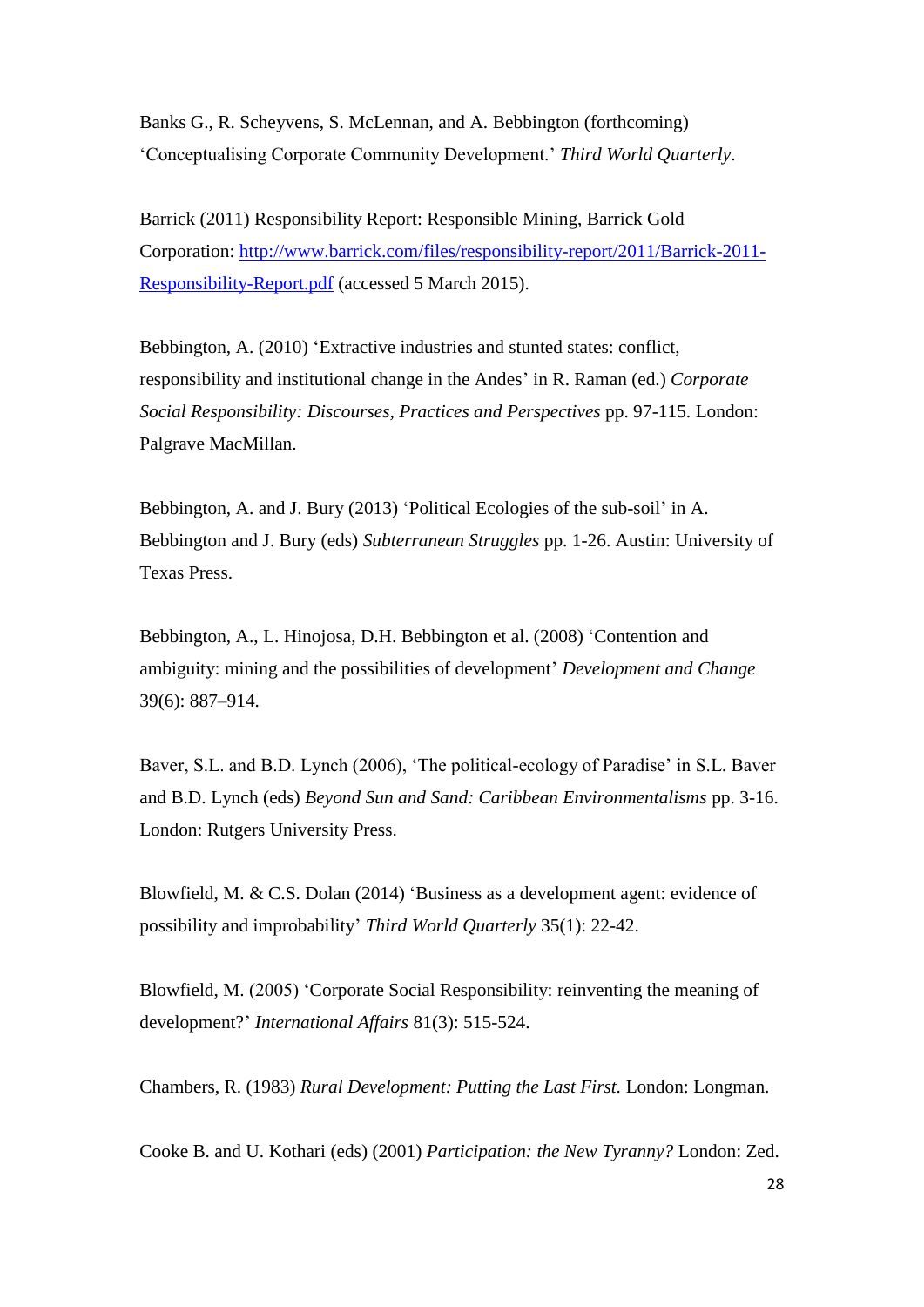Cowen, M. and R.W. Shenton (1996) *Doctrines of Development.* London: Routledge.

[Davis, P](http://www.emeraldinsight.com/action/doSearch?ContribStored=Davis%2C+P). (2012) 'Re - thinking the role of the corporate sector in international development', *Corporate Governance* 12(4): 427 – 438.

Desai, V. (2008) 'Community Participation in Development' in V. Desai and R. Potter (eds) *The Companion to Development Studies* pp. 115-119*.* London: Hodder Education.

DFID (2014) *Economic Development for Shared Prosperity and Poverty Reduction: A Strategic Framework*. [https://www.gov.uk/government/publications/economic](https://www.gov.uk/government/publications/economic-development-for-shared-prosperity-and-poverty-reduction-a-strategic-framework)[development-for-shared-prosperity-and-poverty-reduction-a-strategic-framework](https://www.gov.uk/government/publications/economic-development-for-shared-prosperity-and-poverty-reduction-a-strategic-framework) (accessed 5 March 2015).

di Bella, J. et al. (2013). *The Private Sector and Development: Key Concepts*. Ottawa: North-South Institute.

Eurodad (2013) 'A dangerous blend? The EU's agenda to 'blend' public development finance with private finance.' [http://eurodad.org/files/pdf/527b70ce2ab2d.pdf](http://eurodad.org/files/pdf/527b70ce2ab2d.pdf%20(accessed%2002/03/15)  [\(accessed](http://eurodad.org/files/pdf/527b70ce2ab2d.pdf%20(accessed%2002/03/15) 02/03/15).

Ferguson, J. (1994) *The Anti-Politics Machine.* University of Minnesota Press.

Frank, F. and A. Smith (1999) *The Community Development Handbook: A Tool to Build Community Capacity.* Quebec: Human Resources Development Canada.

Freire, P. (1970) *Pedagogy of the Oppressed.* New York: Continuum.

Frynas, J.G. (2005) 'The false development promise of corporate social responsibility: Evidence from multinational oil companies' *International Affairs* 81: 581–598.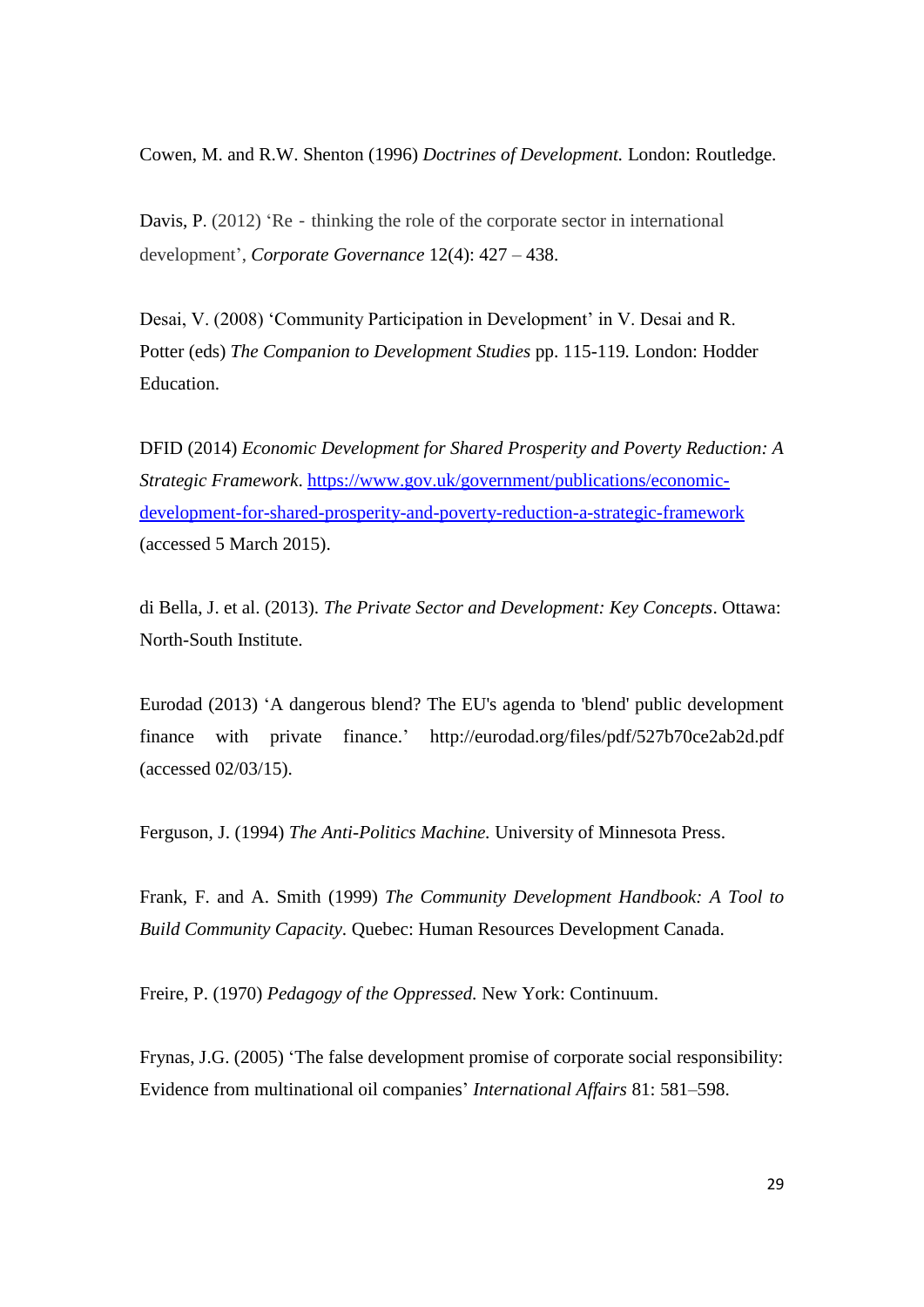Gardner, K., Z. Ahmed, F. Bashir and M. Rana (2012) 'Elusive Partnerships: Gas extraction and CSR in Bangladesh' *Resources Policy* 37(2): 168-174.

Gilberthorpe, E. and G. Banks (2012) 'Development on whose terms?: CSR discourse and social realities in Papua New Guinea's extractive industries sector' *Resources Policy* 37(2): 185-193.

Gujit, I. and M. Kaul Shah (1998) *The Myth of Community: Gender Issues in Participatory Development.* London: ITDG Publishing.

Hamann, R. (2006) 'Can business make decisive contributions to development? Towards a research agenda on corporate citizenship and beyond' *Development Southern Africa* 23(2): 175-195.

Harvey, B. (2013) 'Social development will not deliver social licence to operate for the extractive sector' *The Extractive Industries and Society*.

Hickey, S. and G. Mohan (eds) (2000) *Participation - From Tyranny to Transformation*. London: Zed.

Jenkins, R. (2004) 'Corporate social responsibility and the mining industry: Conflict and constructs' *Corporate Social Responsibility and Environmental Management* 11(1): 23–34.

Jenkins, R. (2005) 'Globalization, Corporate Social Responsibility and poverty.' *International Affairs* 81(3): 525-540.

Jorgensen, D. (1997) 'Who and what is a landowner? Mythology and marking the ground in a Papua New Guinea mining project' *Anthropological Forum* 7(4): 599– 627.

Kapelus, P. (2002) 'Mining, Corporate Social Responsibility and the 'Community': The Case of Rio Tinto, Richards Bay Minerals and the Mbonambi' *Journal of Business Ethics* 39: 275–296.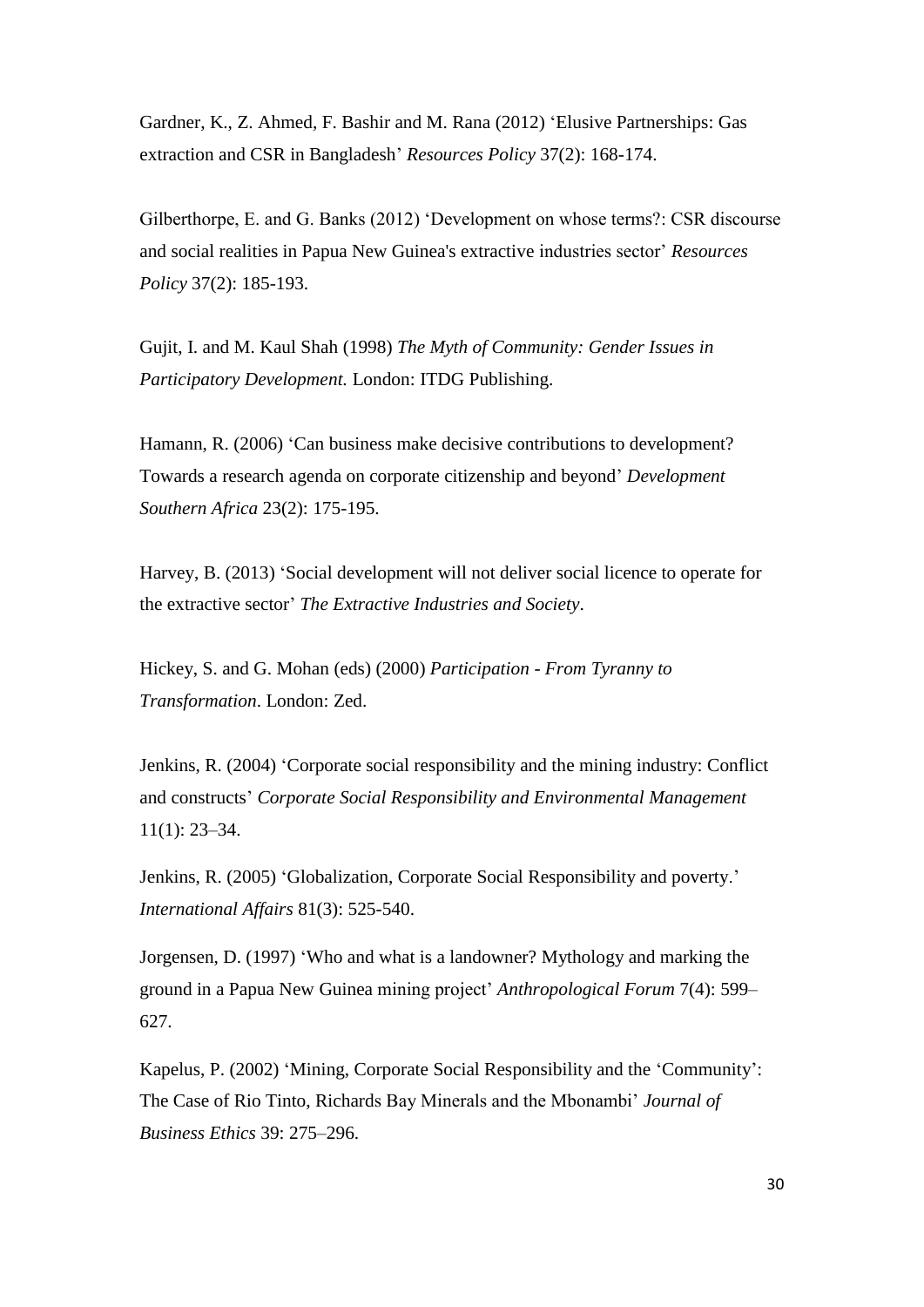Kemp, D. (2009) 'Mining and community development: problems and possibilities of local-level practice' *Community Development Journal* 45(2): 198–218

Kindornay, S. and F. Reilly-King (2013) 'Promotion and Partnership: Bilateral Donor Approaches to the Private Sector' [http://www.oefse.at/Downloads/publikationen/oeepol/Artikel2013/3\\_Kindornay\\_Reill](http://www.oefse.at/Downloads/publikationen/oeepol/Artikel2013/3_Kindornay_Reilly.pdf) [y.pdf](http://www.oefse.at/Downloads/publikationen/oeepol/Artikel2013/3_Kindornay_Reilly.pdf) (accessed 5 March 2015).

Ledwith, M. (2011) *Community Development.* Bristol: Policy Press.

Mansuri, G. and V. Rao (2004) 'Community-Based and -Driven Development: A Critical Review' *The World Bank Research Observer* 19(1): 1-39.

McEwan, C. (in review) 'Spatial processes and politics of renewable energy transition: landscape, land and zones in South Africa' *Political Geography*

Mawdsley, E. (2015) 'DFID, the private sector, and the re-centring of an economic growth agenda in international development.' *Global Society* 29: 339-358*.*

Mawdsley, E. (2014) 'A New Development Era? The Private Sector Moves to the Centre'. Oslo: Norwegian Peacebuilding Resource Centre.

Mbeke, M. (2009) *Architects of Poverty*. Cape Town: Pan Macmillan.

Menzies, N. and G. Harley (2012) ''We Want What the Ok Tedi Women Have!' Guidance from Papua New Guinea on Women's Engagement in Mining Deals'. *J4P Briefing Note* 7(2). World Bank.

Merino, A. and C. Valor (2011) 'The potential of Corporate Social Responsibility to eradicate poverty: An ongoing debate*' Development in Practice* 21(2): 157-167.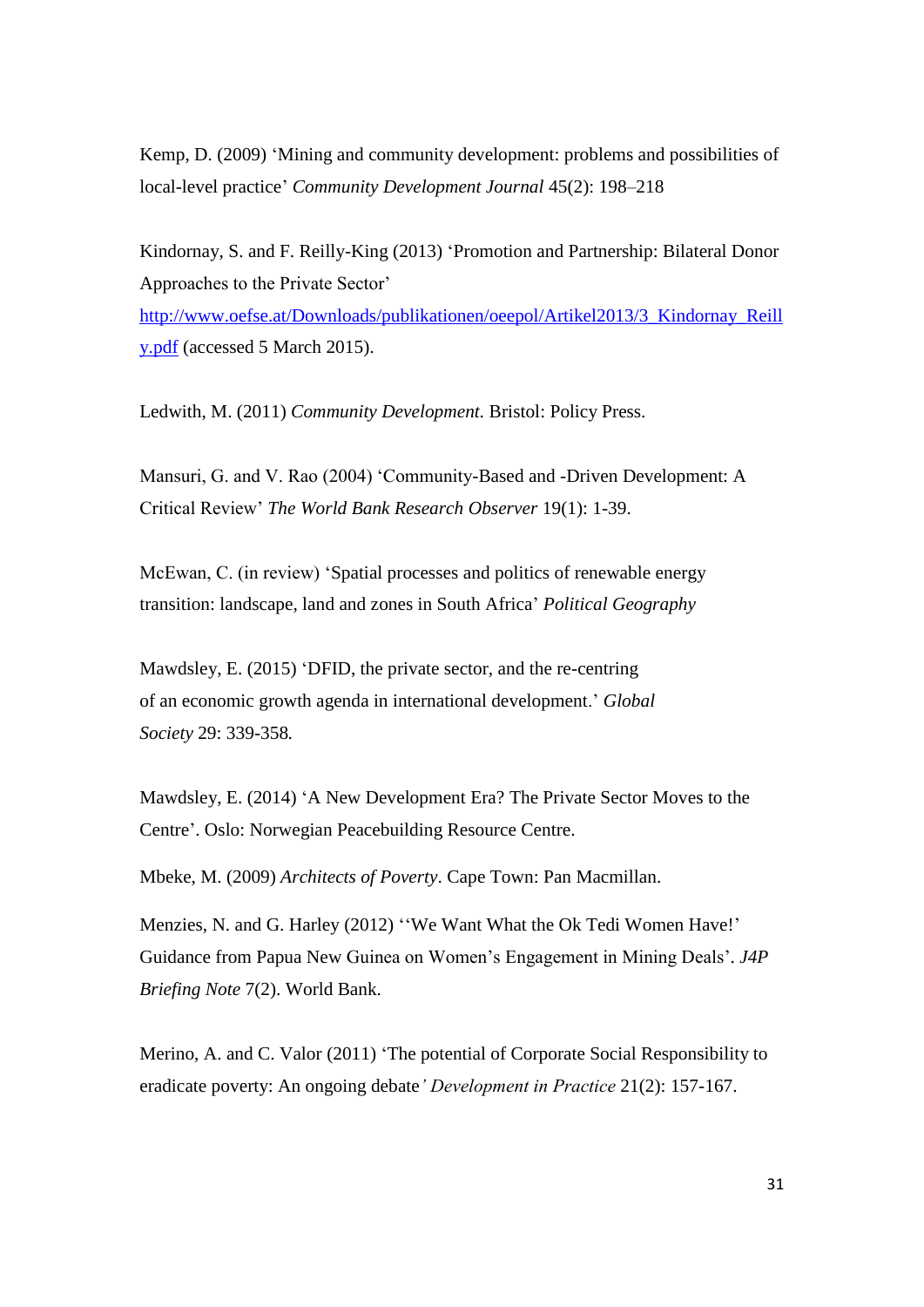Muthuri, J.N., J. Moon and U. Idemudia (2012) 'Corporate Innovation and Sustainable Community Development in developing countries' *Business & Society* 51(3): 355-381.

Native Lands Trust Board (NLTB) (2006) *A Tourism Policy for Native Land, 2006- 2010.* Suva: Native Lands Trust Board.

O'Laughlin, B. (2008) 'Governing Capital? Corporate Social Responsibility and the Limits of Regulation.' *Development and Change* 39(6): 945–957.

Page, B. (2014) ''And the Oscar Goes to… *Daybreak in Udi*': Understanding Late Colonial Community Development and its Legacy through Film' *Development and Change* 45: 838–868.

Pedersen, E R. and M. Huniche (2006) *Corporate Citizenship in Developing Countries*. Copenhagen: Copenhagen Business School Press.

Ponte, S., S. Roberts L. van Sittert, (2007) 'Black Economic Empowerment, business and the state in South Africa' *Development and Change* 38(5): 933-955.

Rajak, D. (2010) *In Good Company: An Anatomy of Corporate Social Responsibility*. Stanford: Stanford University Press.

Scheyvens, R. and M. Russell (2012) 'Tourism and poverty alleviation in Fiji: Comparing the impacts of small- and large-scale tourism enterprises' *Journal of Sustainable Tourism* 20(3): 417-436.

Schumacher, E.F. (1973) Small is Beautiful. London: Blond and Briggs.

Smyth, R. (2004) 'The Roots of Community Development in Colonial Office Policy and Practice in Africa' *Social Policy and Administration* 38(4): 418-36.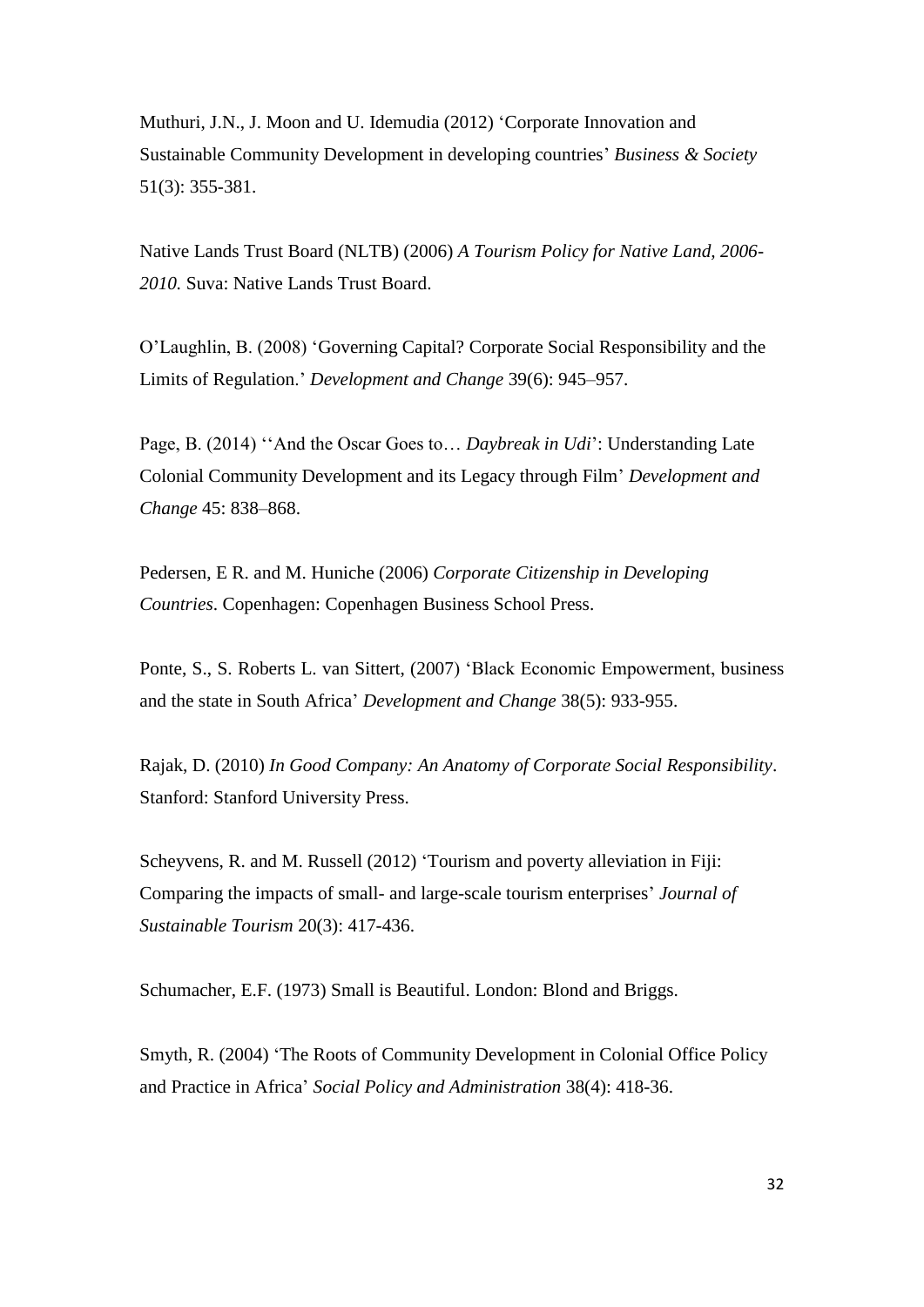Swiss Development Agency (2011) Public-Private Partnerships for Water Supply and Sanitation: Implementation Guidelines for Household and Community-Based Services, [http://www.partnershipsforwater.net/web/d/doc\\_29.pdf](http://www.partnershipsforwater.net/web/d/doc_29.pdf) (accessed 5 March 2015)

Tait, L. (2011) The potential for local community benefits from wind farms in South Africa. Masters Dissertation, Energy Research Centre, University of Cape Town.

Tait, L., H.L. Wlokas and B. Garside (2013) Making Communities Count: Maximising local benefit potential in South Africa's Renewable Energy Independent Power Producer Procurement Programme (REIPPPP). London: IIED.

Tomlinson, B. (ed.) (2012) *Aid and the Private Sector: Catalysing Poverty Reduction and Development?* Reality of Aid. Philippines: IBON International.

Tshikululu Social Investments (2010) *An analysis of the risks and opportunities inherent in PDI beneficiary trusts as vehicles of broad based black economic empowerment*, [www.tshikululu.org.za/wp](http://www.tshikululu.org.za/wp-content/uploads/2010/02/TSI_research_PDI-community-trusts_2010.pdf)[content/uploads/2010/02/TSI\\_research\\_PDI-community-trusts\\_2010.pdf](http://www.tshikululu.org.za/wp-content/uploads/2010/02/TSI_research_PDI-community-trusts_2010.pdf) (accessed 5 March 2015).

UNDP (2012) Strategy for Working with the Private Sector. [http://www.undp.org/content/dam/undp/library/corporate/Partnerships/Private%20Sec](http://www.undp.org/content/dam/undp/library/corporate/Partnerships/Private%20Sector/UNDP-Private-Sector-Strategy-final-draft-2012.pdf) [tor/UNDP-Private-Sector-Strategy-final-draft-2012.pdf](http://www.undp.org/content/dam/undp/library/corporate/Partnerships/Private%20Sector/UNDP-Private-Sector-Strategy-final-draft-2012.pdf) (accessed 5 March 2015).

Valente, M. and A. Crane (2010) 'Private enterprise and public responsibility in developing countries' *California Management Review* 52(3): 52-78.

Welker, M. (2014) *Enacting the Corporation: An American Mining Firm in Postauthoritarian Indonesia.* Berkeley: University of California Press.

World Bank (2012) *World Development Report: Gender, Equality and Development.*